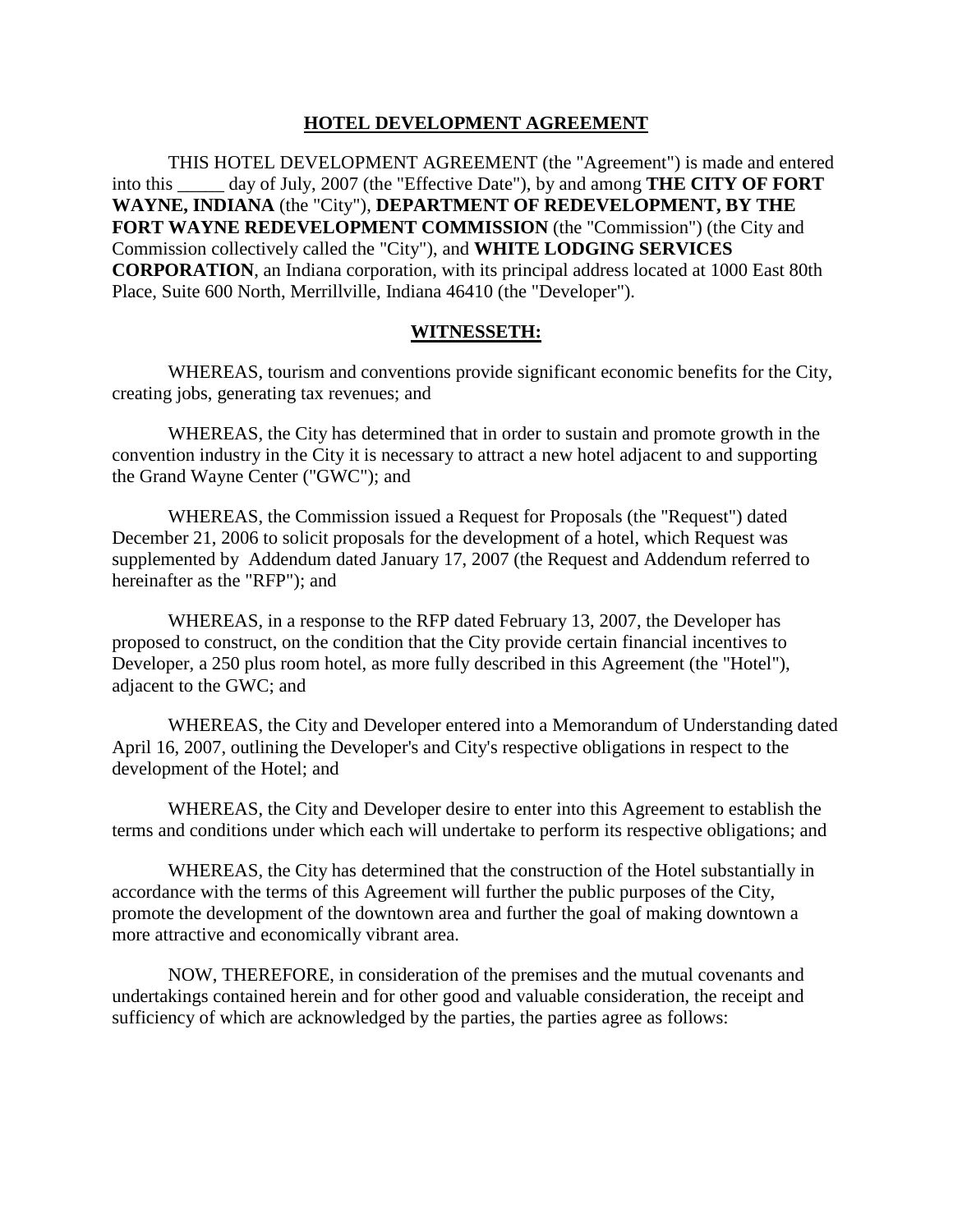#### **ARTICLE I**

#### **OBLIGATIONS OF CITY**

Developer's obligations under this Agreement shall be conditioned upon the City undertaking and completing the following obligations on or before the respective dates set forth in Section 3.02 below, as and where applicable:

**Section 1.1. Acquisition of Hotel Site.** City agrees to acquire, at no cost to Developer, all parcels of real property partially bounded by Jefferson Boulevard on the north, Harrison Street on the east, and Lewis Street on the south, the to be developed multi-use stadium (the "Stadium")/City park on the west (the "Hotel Site"), as well as all parcels of real property in the block bounded by Lewis Street on the north, Harrison Street on the east, Douglas Street on the south, and Webster Street on the west (the "Garage Site"), such parcels currently being owned by a variety of private owners, the parcels and owners thereof being described more particularly on Exhibit A attached hereto.

**Section 1.2. Site Demolition and Preparation**. Upon acquisition of all parcels comprising the Hotel Site and Garage Site, the City, at its sole expense, shall demolish and remove all structures upon the Hotel Site and remove all debris resulting from such demolition ("Site Demolition"). "Site Demolition", as used in this Section, shall mean the removal of all structures above grade and the removal of all foundations, footings, basements or other obstruction encountered on the Hotel Site, but shall not include compacting any fill nor filling any excavations to restore the Hotel Site to its prior grade if not required for Developer's construction of the Hotel.

**Section 1.3. Environmental Remediation**. The City agrees to undertake, at its sole expense, and in consultation with Developer, environmental testing of the Hotel Site prior to demolishing the structures thereupon as required by Section 1.02 (the "Environmental Testing"). If the Environmental Testing discloses the existence of Hazardous Materials (as defined below) upon, on or under the Hotel Site, City agrees to develop a plan to remove, remediate or manage the Hazardous Materials consistent with the intended use of the Hotel Site ("Remediation/Management Plan"). In the event the Remediation/Management Plan fails to receive any and all necessary governmental approvals, or requires the City to undertake additional remedial measures which the City considers, in it sole judgment (after consultation with Developer) to be unreasonable or unduly expensive, the City may elect to terminate this Agreement. City agrees to provide Developer with any and all reports derived from the Environmental Testing and copies of any communications between City and the governmental entities relative to any Hazardous Material on or affecting the Hotel Site. All such reports pertaining to any such Environmental Testing shall be addressed to the City and Developer, with the agreement of the Environmental Consultant that any and all lenders providing funds to Developer shall be entitled to rely on such reports. As used herein, the term "Hazardous Material" means any hazardous or toxic substance, material or waste, which is or becomes regulated by any applicable federal, state or local governmental agency or authority. The term "Hazardous Material" includes, without limitation, any material or substance which is (i) petroleum, (ii) asbestos, (iii) designated as a "hazardous substance" pursuant to Section 311 of the Federal Water Pollution Control Act (33 USC Section 1317), (iv) defined as "hazardous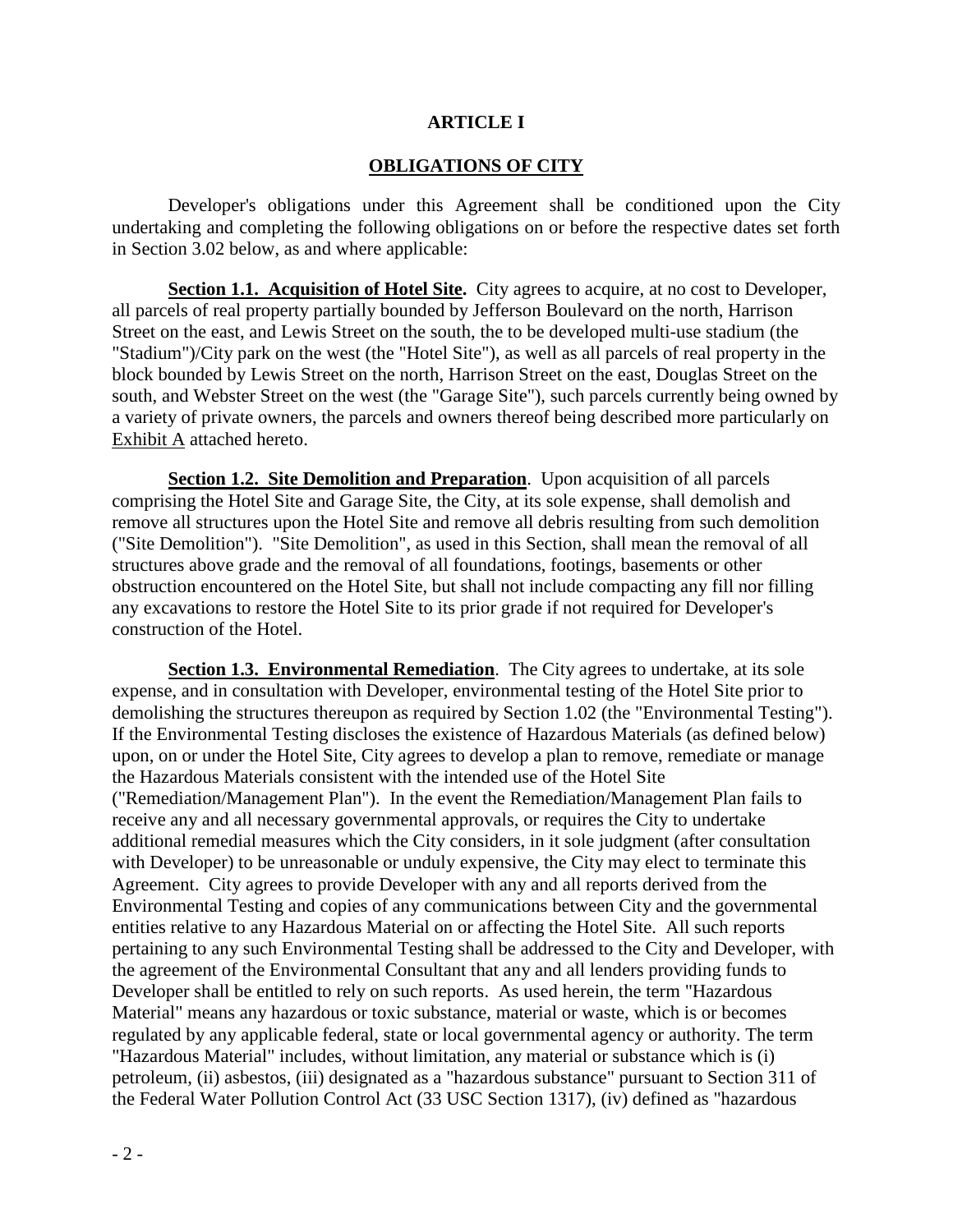waste" pursuant to Section 1004 of the Federal Resource Conservation and Recover Act (42 USC Section 6903), (v) defined as a "hazardous substance" pursuant to Section 101(14) of the Comprehensive Environmental Response Compensation and Liability Act ("CERCLA") (42 USC Section 9601), or (vi) defined as a "pollutant" or "contaminant" pursuant to Section 101(33) of CERCLA. After delivery of the Hotel Site to Developer, in the event Developer encounters, during construction, any foundations, structures, underground storage tanks, or other items required to be removed by City under Section 1.02 above, the City shall be responsible for removal of such items, but shall not be responsible for remediation of additional soil contamination encountered.

**Section 1.4. Transfer of Hotel Site**. Upon acquisition of all Hotel Site parcels pursuant to Section 1.01, completion of Site Demolition pursuant to Section 1.02, and completion of the Remedial Measures pursuant to Section 1.03 (if any), the City agrees to transfer fee title to the Hotel Site to the Developer for a cash consideration of One Dollar (\$1.00). As additional consideration for the transfer of the Hotel Site, Developer agrees to construct the Hotel as required by Article II and to enter into a hotel franchise agreement that requires Developer to continue to operate and maintain the Hotel for a period of not less than twenty (20) years commencing on the date the Hotel is opened for business to the general public. The Hotel shall be operated as a full service hotel consistent with the description set forth in Exhibit B attached hereto, and affiliated with the Marriott hotel reservation system or affiliated and operated with another equivalent national reservations system. The transfer of the Hotel Site shall be subject to reconveyance to the City in the event Developer fails to commence construction of the Hotel as set forth herein. The City agrees to release this reconveyance right upon commencement of operation of the Hotel and shall execute an instrument acknowledging the same upon the request of Developer.

**Section 1.5. Parking Facility.** The City or its assignee shall construct a new public parking garage on the Garage Site so as to create 250 new parking spaces (the "Hotel Parking Spaces") available for use by patrons of the Hotel (the "Parking Facility"). The Parking Facility shall be located on the Garage Site and shall be connected to the Hotel by a covered pedestrian walkway (the "Connecting Walkway") to be constructed by the City. The Hotel Parking Spaces within the Parking Facility shall be available to the operator of the Hotel for use by patrons of the Hotel. The Developer and the City shall, prior to commencement of construction of the Hotel by the Developer, enter into a mutually agreeable parking agreement which will provide for the management of the Parking Facility by a manager selected by the City and will provide that the Hotel shall pay to the City, for maintenance and operation costs of the Parking Facility, the amount of \$1.50 per day for each occupied Hotel Parking Space. Such parking fee shall increase by twenty-eight percent (28%) (e.g. From \$1.50 to \$1.92 per occupied space) on the first day of the first calendar month beginning in the eleventh year of use of the Parking Facility and on each tenth (10th) anniversary thereafter during the term of the parking agreement. The Developer or the operator of the Hotel shall be entitled to all revenue from the Hotel Parking Spaces. City shall design and construct the Parking Facility at its sole expense and the City shall be responsible for the operation and maintenance of the Parking Facility. City shall consult with Developer in respect to the design and construction of the Parking Facility so as to harmonize the same architecturally with the Hotel and so as to coordinate the contemporaneous construction in an efficient manner. City shall cause the construction of the Parking Facility to be substantially completed no later than sixty (60) days prior to the scheduled opening of the Hotel, unless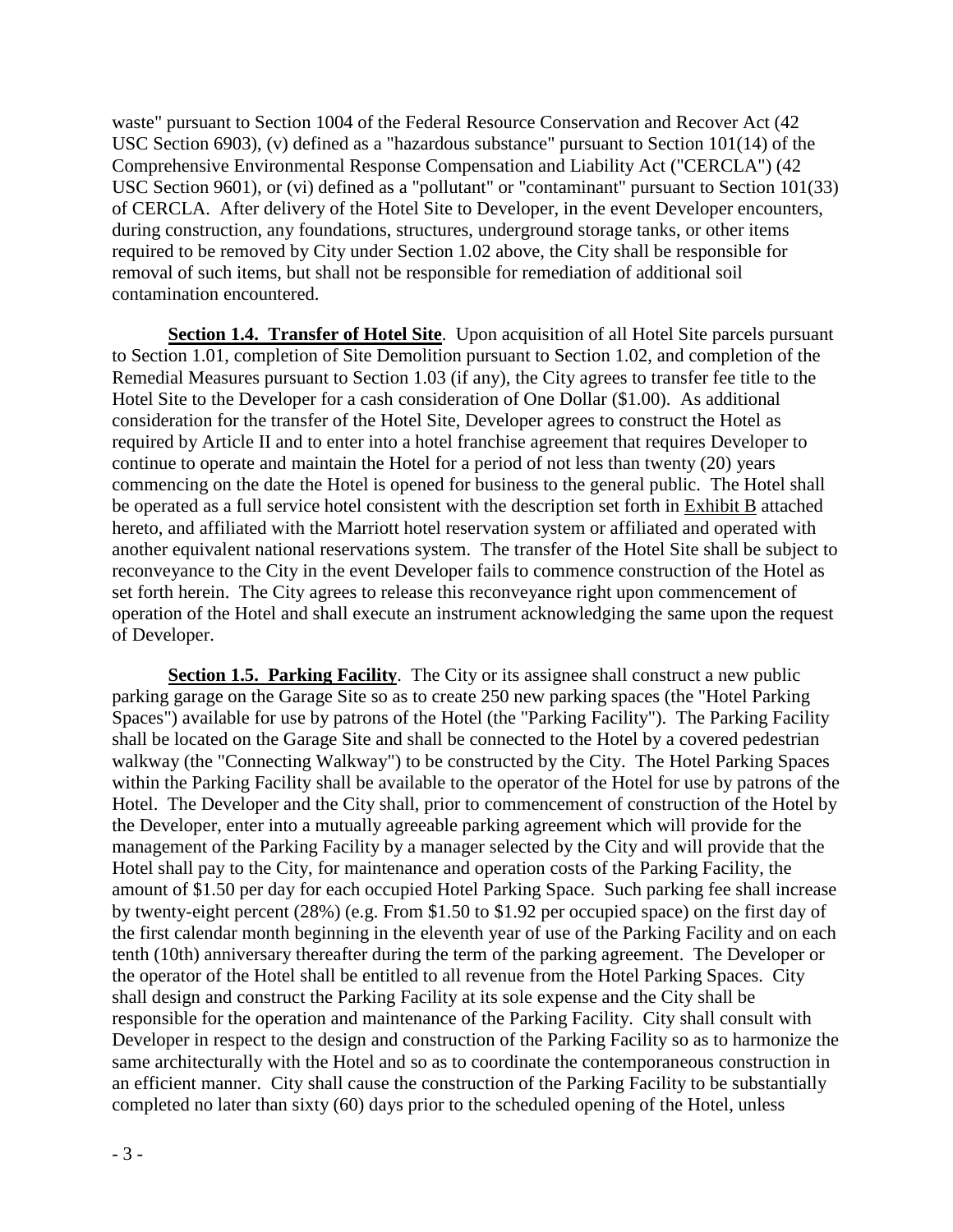construction is delayed for reasons of Force Majeure as provided in Section 7.05. City shall provide an additional 20 designated spaces in the Parking Facility for the benefit of employees of Developer and/or the operator of the Hotel. Such spaces shall be provided on a 24/7 basis 365 days a year without cost to Developer and/or the operator of the Hotel.

**Section 1.6. Contribution of City**. In connection with the construction of the Hotel by Developer, and otherwise in support of the development, construction and operation of the Hotel by Developer, the City shall provide the following at its sole cost and expense:

A. The City shall transfer title to the Hotel Site and shall deliver the Hotel Site in construction-ready condition as described in Section 1.02. The City shall extend all utilities, including but not limited to electric, gas and water, together with sanitary and storm sewers to the Hotel Site in sufficient size and capacity so as to accommodate the intended operation of the Hotel thereon.

B. The City shall make funds available to Developer to construct sidewalks, streetscape, curbing, trees and other plantings and other infrastructure or improvements on the Hotel Site in areas available to public access, in an amount of One Million Dollars (\$1,000,000) in the aggregate. All such funds shall be expended by the City or distributed by Developer, subject to and in accordance with all applicable laws relating thereto.

C. The City shall construct the Parking Facility, to which the Developer shall have access for Hotel guests, and receive revenues from, as provided in Section 1.05.

D. The City shall assist Developer in obtaining deductions or abatement of real and personal property taxes to the maximum levels permitted by law (*i.e.*, 10 years), pursuant to Indiana Code §6-1.1-12.1, as amended, from time to time. The Developer shall be responsible for timely filing of all necessary applications and documents to qualify for the deductions described in this Section 1.06(D). In the event Developer elects to forgo available tax abatement, the City will make the present value of such tax abatement available to Developer to be used for the Hotel project as permitted by applicable law, subject to Developer's agreement to reimburse City, at the end of the term over which present value calculation was determined, the amount by which the actual taxes paid by Developer are less than the tax payments used to calculate the present value payment provided to Developer.

E. As the Hotel Site is located in a Community Revitalization Enhancement District ("CRED"), the State of Indiana has allocated a Six Million Dollar (\$6,000,000) CRED tax credit for the Hotel, not to exceed twenty five percent (25%) of the hard costs of the Hotel. The City will use all commercially reasonable efforts to procure, or assist Developer in procuring, an investor to monetize the available CRED tax credits, and will assist the Developer in the application process to secure the allocated credits. Developer's obligations hereunder are expressly subject to its ability to obtain an investor to monetize (purchase) such Six Million Dollar (\$6,000,000) CRED tax credits on or before the commencement of construction of the Hotel.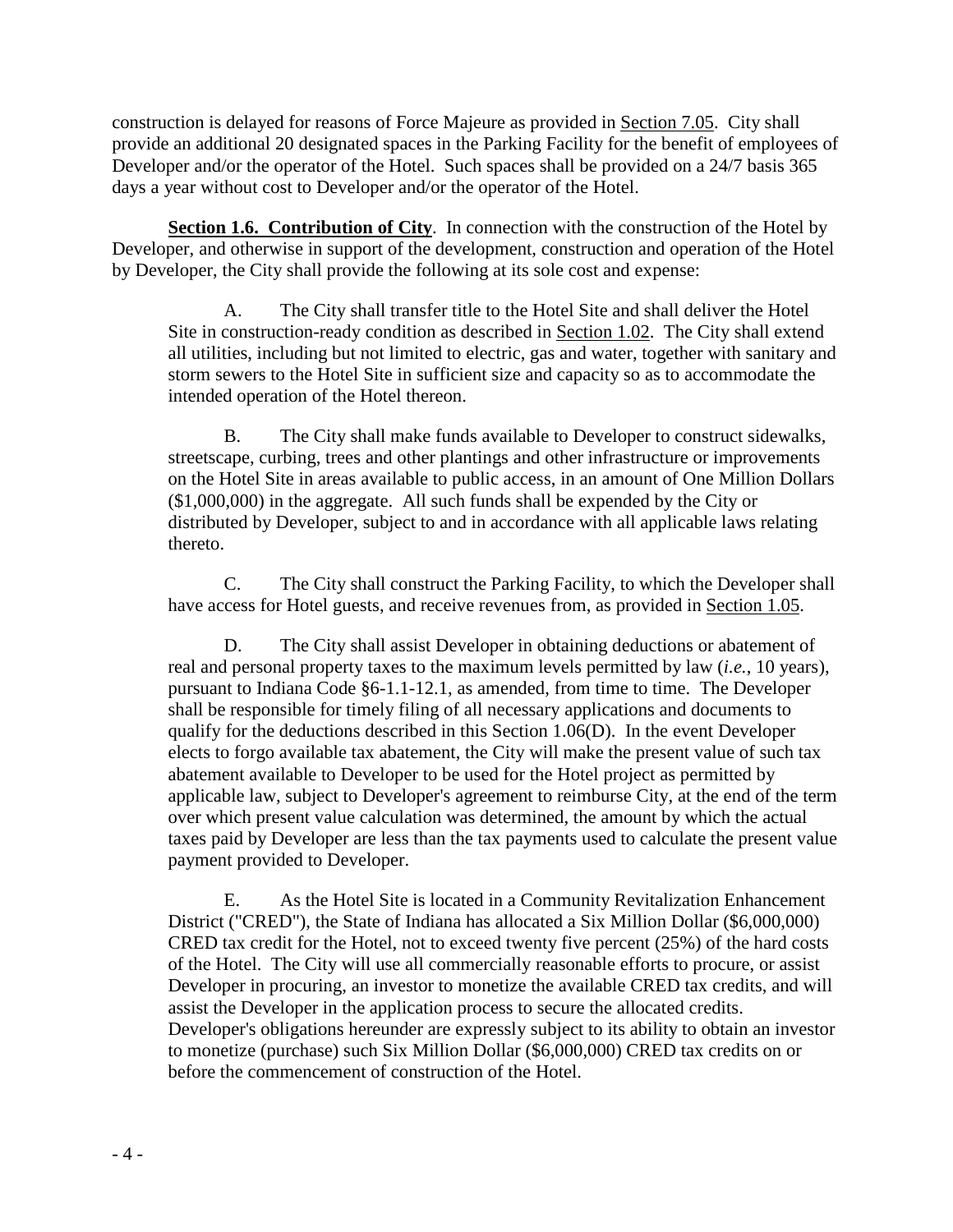F. The Commission shall have agreed to provide additional support to the Developer of Two Hundred Fifty Thousand Dollars (\$250,000) per year, for a term of twenty (20) years, commencing upon opening of the Hotel. Such annual amount shall be paid on the first day of the first calendar month following opening of the Hotel, and shall be paid thereafter on each annual anniversary of such date for nineteen (19) consecutive years. Provided, however, that after the tenth (10th) full fiscal year of operations, such additional support shall be limited to the lesser of: (i) Two Hundred Fifty Thousand Dollars (\$250,000) or (ii) the shortfall between Developer's annual return on the Total Development Cost of the Hotel (as defined in Section 8.03 below) and a 16% threshold return for such fiscal year, and shall cease upon Developer generating a cumulative return in excess of 16% and of the total Development Cost of the Hotel (as defined in Section 8.03 below).

G. The City shall have obtained all governmental approvals, and entered into development agreements with other developers for the project known as Harrison Square (the "Harrison Square Project") as described in Section 3.04. The construction of the entirety of the Harrison Square Project is a condition to Developer's obligations hereunder, and the Harrison Square Project shall be progressing toward completion prior to commencement of construction of the Hotel by Developer. To this end the City shall have established to the reasonable satisfaction of Developer that all components of the Harrison Square Project, including but not limited to the Stadium, retail component and the Parking Facility shall have either commenced construction or the commencement of the construction thereof shall be eminent.

H. The City shall have designed and agreed to construct, at its sole cost, a physical connection from the proposed Hotel to the GWC, which connection shall be air conditioned and esthetically compatible and harmonious with the Hotel so as to provide pedestrian traffic between the Hotel and the GWC (the "Connecting Walkway"). However, such Connecting Walkway does not necessarily have to go direct between the Hotel and the GWC, but rather may first connect to the Embassy building and then connect from the Embassy to the GWC. Such Connecting Walkway shall be all season, with appropriate heating, cooling, maintenance and repair, and security provided by the owner/operator of the GWC. Access between the Hotel and the GWC shall be available via the Connecting Walkway at all times when the Grand Wayne Center is open to the public.

**Section 1.7. Approval of the Commission**. In addition to other governmental actions or approvals which may be required on the part of the City, the obligations of the City and Developer contained herein, are specifically conditioned on the Commission: (i) completing the expansion of the Jefferson-Illinois Economic Development Area to include the Hotel Site; and (ii) following the requirements of Indiana law to obtain bids to dispose of the Hotel Site. The Commission agrees that in disposing of the Hotel Site it will make it a requirement that the successful bidder must agree to construct improvements on the Hotel Site and perform the other Obligations of Developer set forth in Article II hereof in substantive accordance with the Project Schedule set forth in Article III hereof.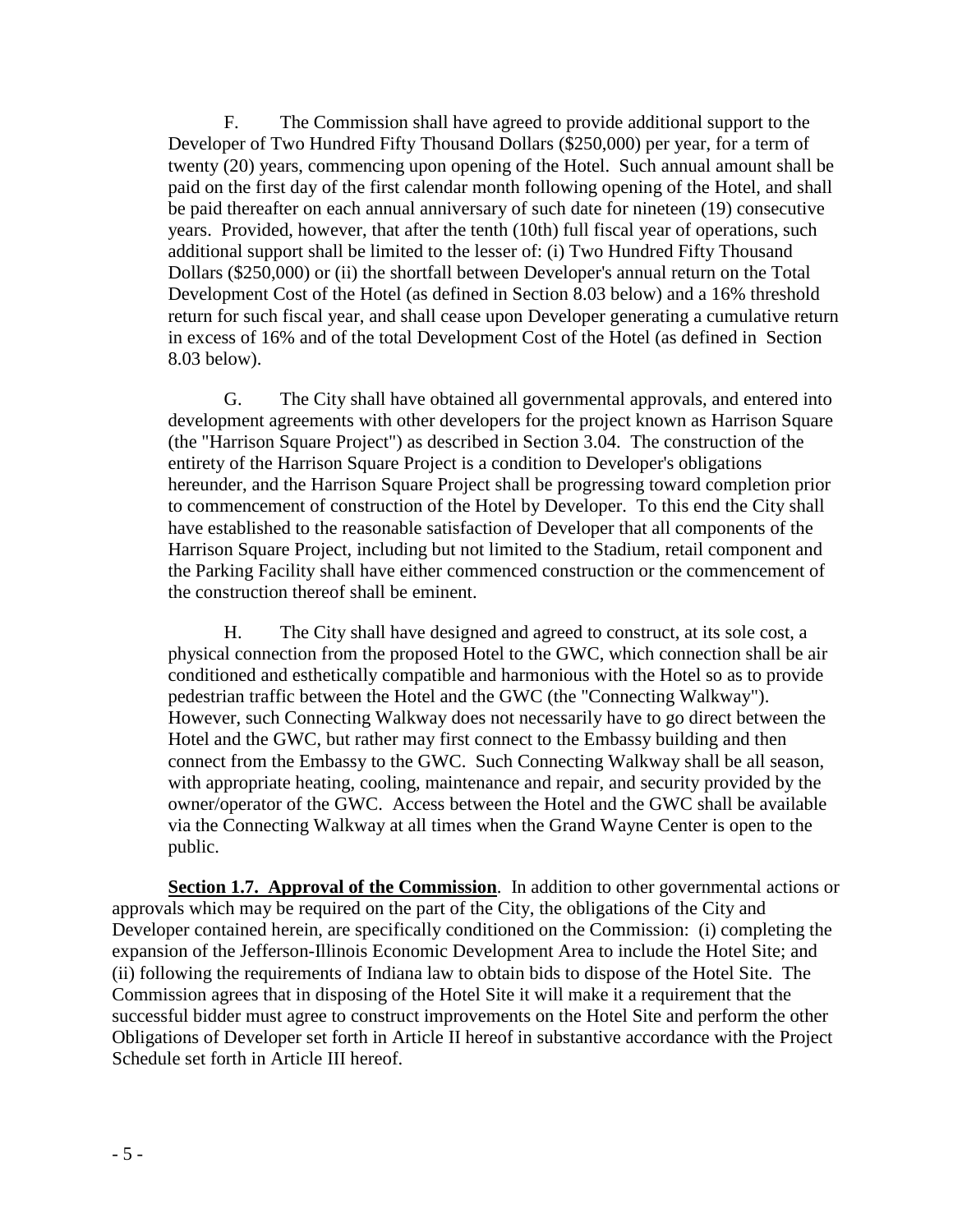## **ARTICLE II**

## **OBLIGATIONS OF DEVELOPER**

City's obligations under this Agreement are predicated upon the agreement of Developer to fulfill the following obligations on or before the respective dates set forth in Section 3.02 below, as and where applicable: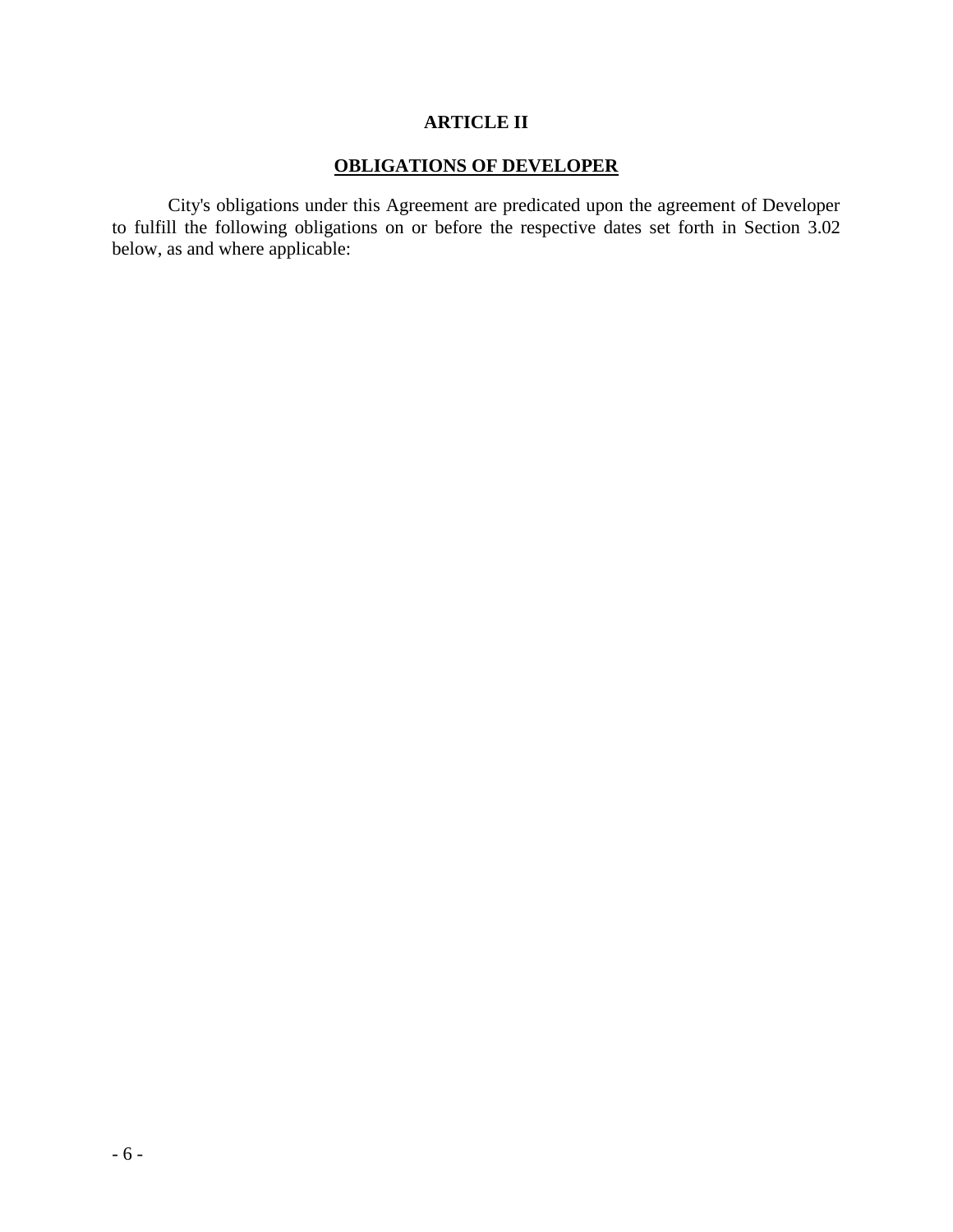**Section 2.1. Hotel Construction**. After the transfer of the Hotel Site to Developer, and subject to the conditions set forth in Sections 1.06 and 1.07, Developer shall construct the Hotel as described in Section 2.02 upon the Hotel Site following the acquisition of all necessary permits and approvals. The Hotel shall contain at a minimum the elements set forth in Exhibit B and shall be constructed substantially in accordance with the project schedule set forth in Article III. The Hotel shall be constructed in a good and workmanlike manner. Upon delivery of the Hotel Site, Developer shall commence construction and proceed diligently without undue delay, and substantial completion of the Hotel shall occur as provided in the project schedule set forth in Section 3.02, subject to delays for reasons of Force Majeure as provided in Section 7.05. Developer agrees to use its good faith efforts to employ qualified price competitive contracts from businesses located within Allen County, and to utilize qualified and competitive local contractors and trade organizations in the construction of the Hotel, including, where qualified, available minority and women-owned business enterprises.

**Section 2.2. Hotel Description**. The Hotel to be constructed by Developer on the Hotel Site shall be, and the term "Hotel" when used in this Agreement shall mean, a hotel as described in Exhibit B attached hereto, and substantially similar in appearance to the rendering attached hereto as **Exhibit C**. Upon substantial completion of the Hotel, Developer shall install all necessary equipment, fixtures, and furniture necessary for the Hotel to be operated as a quality hotel in support of the GWC.

**Section 2.3. Hotel Franchise**. Developer shall obtain a binding commitment from Marriott International, Inc. or other national franchisor for a franchise to operate the Hotel as a Courtyard By Marriott or other equivalent national brand as provided in Section 1.04 and shall present satisfactory evidence of such binding commitment to the City.

**Section 2.4. Financing.** Developer shall provide evidence to the City that it has received binding commitments for debt and equity financing for the Hotel in an amount not less than the Hotel Budget. Such commitments shall be from persons or entities which are reasonably acceptable to the City*.* 

**Section 2.5. Hotel Budget**. Prior to commencing construction on the Hotel, the Developer shall present to the City a proposed budget for the construction and the fit out of the Hotel in sufficient detail and specificity to enable the City to determine if said budget is reasonably sufficient to permit the Developer to construct the Hotel in accordance with the terms of this Agreement. Developer's preliminary estimate of the total cost to construct the Hotel is Thirty-five Million Dollars (\$35,000,000).

## **Section 2.6. Design and Approval of the Hotel**.

A. Developer shall cause the architectural plans for the Hotel to be prepared and shall submit such architectural plans to the City for review prior to applying for permits and approvals necessary to commence construction (the "Design Plans"). The Design Plans shall be sufficient in detail to enable the City to determine whether the design of the Hotel, including size, scope and exterior, are reasonably satisfactory and in compliance with this Agreement. The design of the Hotel shall be consistent with good architectural practice and the preliminary designs set forth on Exhibit C, as well as the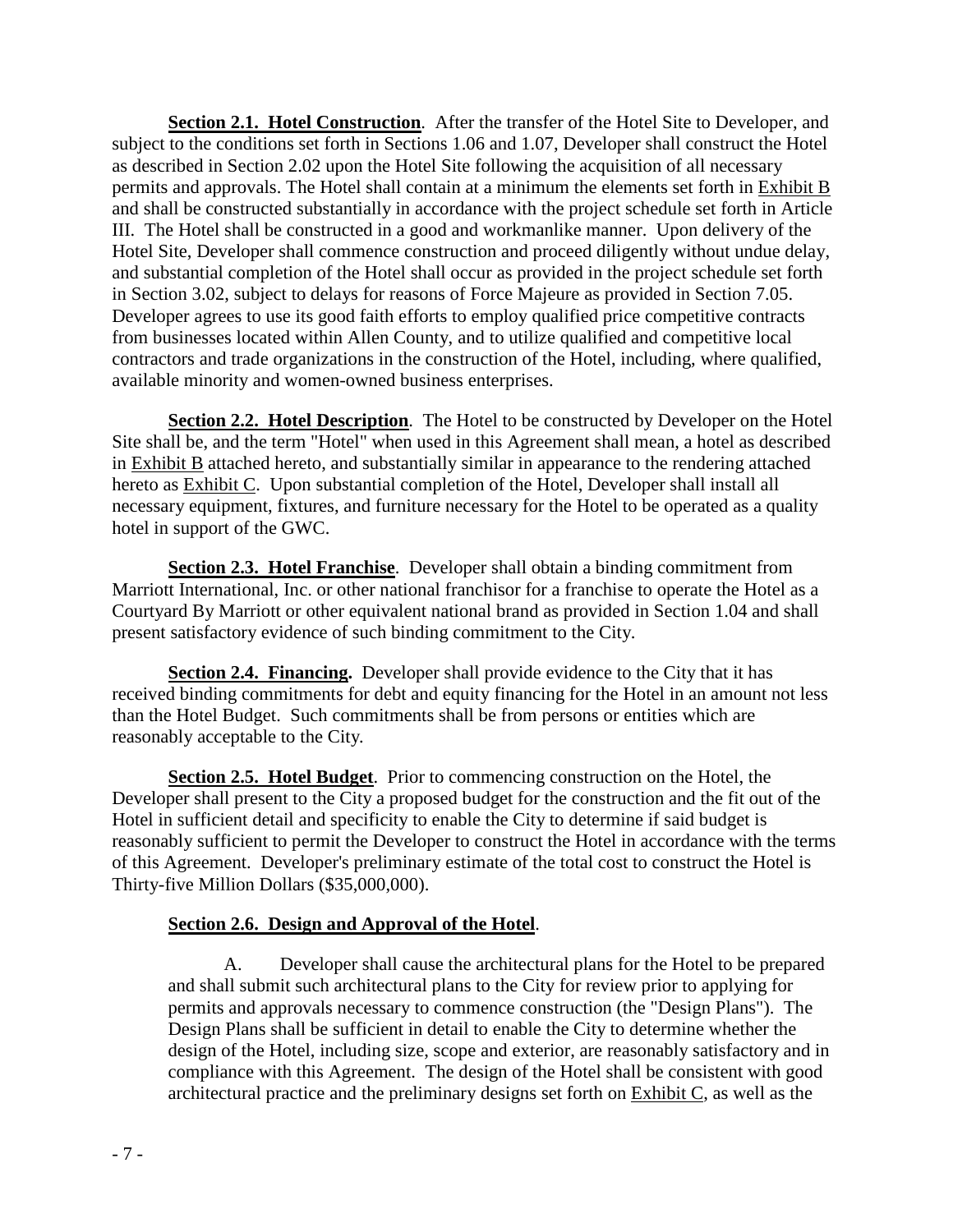approved urban design guidelines for the City of Fort Wayne. The City shall review the Design Plans and provide any comments thereon to Developer in writing within thirty (30) days after receipt thereof. Failure to provide comments within such period shall constitute approval by the City of the Design Plans.

B. Upon approval by City pursuant to Subsection A of this Section 2.06, Developer shall proceed to prepare the construction plans which shall be consistent with the Design Plans approved by the City and to obtain all permits and approvals required for construction of the Hotel. City shall cooperate with Developer to obtain all required permits and approvals.

**Section 2.7. Codes**. The construction of the Hotel shall comply with all federal, state and local codes, laws, ordinances, statutes and regulations.

**Section 2.8. Security and Street Closings**. Developer agrees to furnish reasonable and customary security at the Hotel Site during construction of the Hotel. During construction, the City shall close necessary portions of adjacent roads to facilitate construction of the Hotel at the reasonable request of Developer, at no charge to Developer, and provide adequate construction staging areas for construction activities, including but not limited to staging areas on the east portion of the adjoining City park situated to the west of the Hotel Site.

**Section 2.9. Liens**. Developer agrees to indemnify the City against any claim or filing of any lien on the Hotel Site as a result of the Developer's construction thereof and shall hold the City harmless from any and all such claims or liens. The City agrees to indemnify the Developer against any claim or filing of any lien on the Hotel Site as a result of he City's Demolition, Remediation/Management Plan, and construction of the Parking Facility, or in respect of any lien arising from anyone claiming by, through or under City, and shall hold the Developer harmless from any and all such claims or liens.

**Section 2.10. Management of Hotel.** Developer shall cause the Hotel to be managed and maintained in a first class manner, consistent with a hotel of similar design and general consistent with Developer's management of other similar branded hotels.

**Section 2.11. Non-discrimination**.Upon completion of the Hotel, Developer agrees that it will not discriminate on the basis of race, sex, color, or creed, or national origin, in the hiring of employees or in the sale, lease or rental or in the use or occupancy of the Hotel or any other part of the Project.

**Section 2.12. Insurance**. Developer, prior to commencing construction of the Hotel, shall provide evidence that it has obtained all insurance coverage reasonably required by the City as set forth in Exhibit D, attached hereto.

## **ARTICLE III**

## **PROJECT SCHEDULE**

**Section 3.1. Project**. City and Developer each considers it critical to have the Project completed and the Hotel open for business on a timely basis and that, therefore, it is of utmost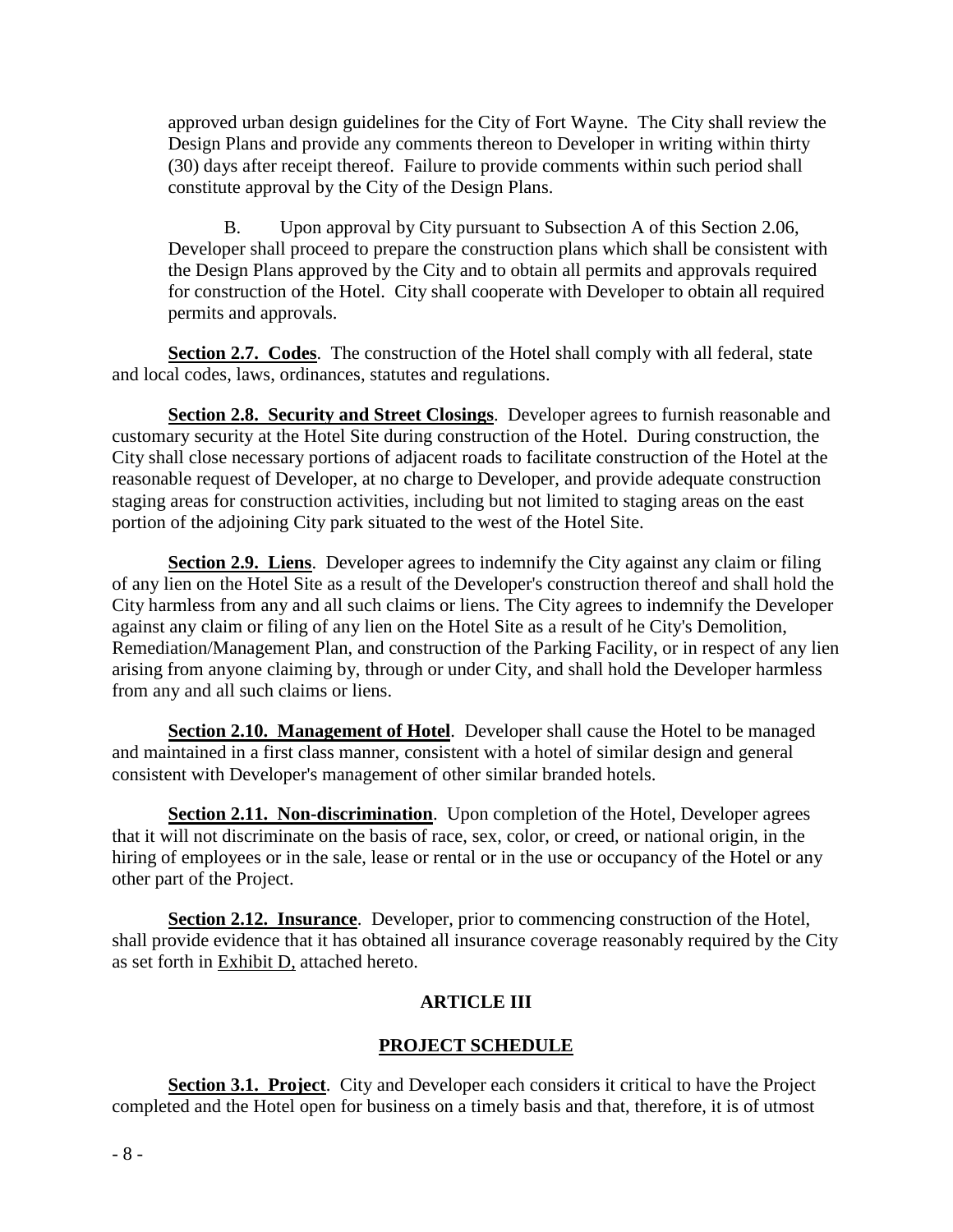importance that City perform its obligations under Article I and Developer perform its obligations under Article II (collectively, the "Project") in a timely manner. City and Developer acknowledge that time is of the essence and each covenants and agrees to use all commercially reasonable efforts to commence the Project as soon as all conditions precedent to commencing construction have been fulfilled. In order to have the Hotel completed and open not later than April 1, 2010, the parties agree to substantially adhere to the schedule for the Project set out in Section 3.02 ("Project Schedule"), except for delays caused by Force Majeure as provided in Section 7.05. No milestone date set forth in the Project Schedule shall be changed by a party unless such party shall have obtained prior written approval from the other party to this Agreement.

**Section 3.2. Project Schedule**.City and Developer each agree that it shall use its best efforts to meet the following milestone dates relevant to its elements of the Project:

| <b>Responsible Party</b> | Milestone                                                            | Date to be<br>Completed/Issued<br>(on or before)      |
|--------------------------|----------------------------------------------------------------------|-------------------------------------------------------|
| Developer                | Submit schematic design plans for approval                           | September 1, 2007                                     |
| City                     | Notice to Proceed                                                    | September 15, 2007                                    |
| City                     | <b>Acquisition of Hotel Site</b>                                     | November 1, 2007                                      |
| City                     | Complete Demolition & Remediation of<br><b>Hotel Site</b>            | March 1, 2008                                         |
| City & Developer         | Closing on Hotel Site Transfer                                       | April 1, 2008                                         |
| Developer                | <b>Obtain Permits and Approvals</b>                                  | September 1, 2008                                     |
| Developer                | <b>Construction Commencement Date</b>                                | November 1, 2008                                      |
| City                     | Substantial completion of Parking Facility<br>and Connecting Walkway | Sixty $(60)$ days prior to<br><b>Hotel Completion</b> |
| Developer                | Substantial Completion of Hotel                                      | March 1, 2010                                         |
| Developer                | <b>Hotel Opens for Business</b>                                      | April 1, 2010                                         |

#### **PROJECT SCHEDULE**

**Section 3.3. Detailed Schedule**. Developer and City shall jointly meet and agree, in good faith, on a detailed construction schedule so that the Project and the improvements to be constructed in accordance with this Agreement, as well as the other components of the Harrison Square Project are coordinated in timing and phasing. It is the intent of the Developer to instruct the architects to proceed on said construction documents for the Hotel as soon as requested by City and prior to City achieving all conditions precedent set forth in Sections 1.06 and 1.07. In consideration of Developer proceeding forward with the plans to develop the Hotel prior to such time as the City has fulfilled all of its obligations and the conditions precedent set forth in Sections 1.06 and 1.07 above, the City agrees to reimburse Developer for Developer's out of pocket costs and expenses incurred in connection with proceeding with the development of the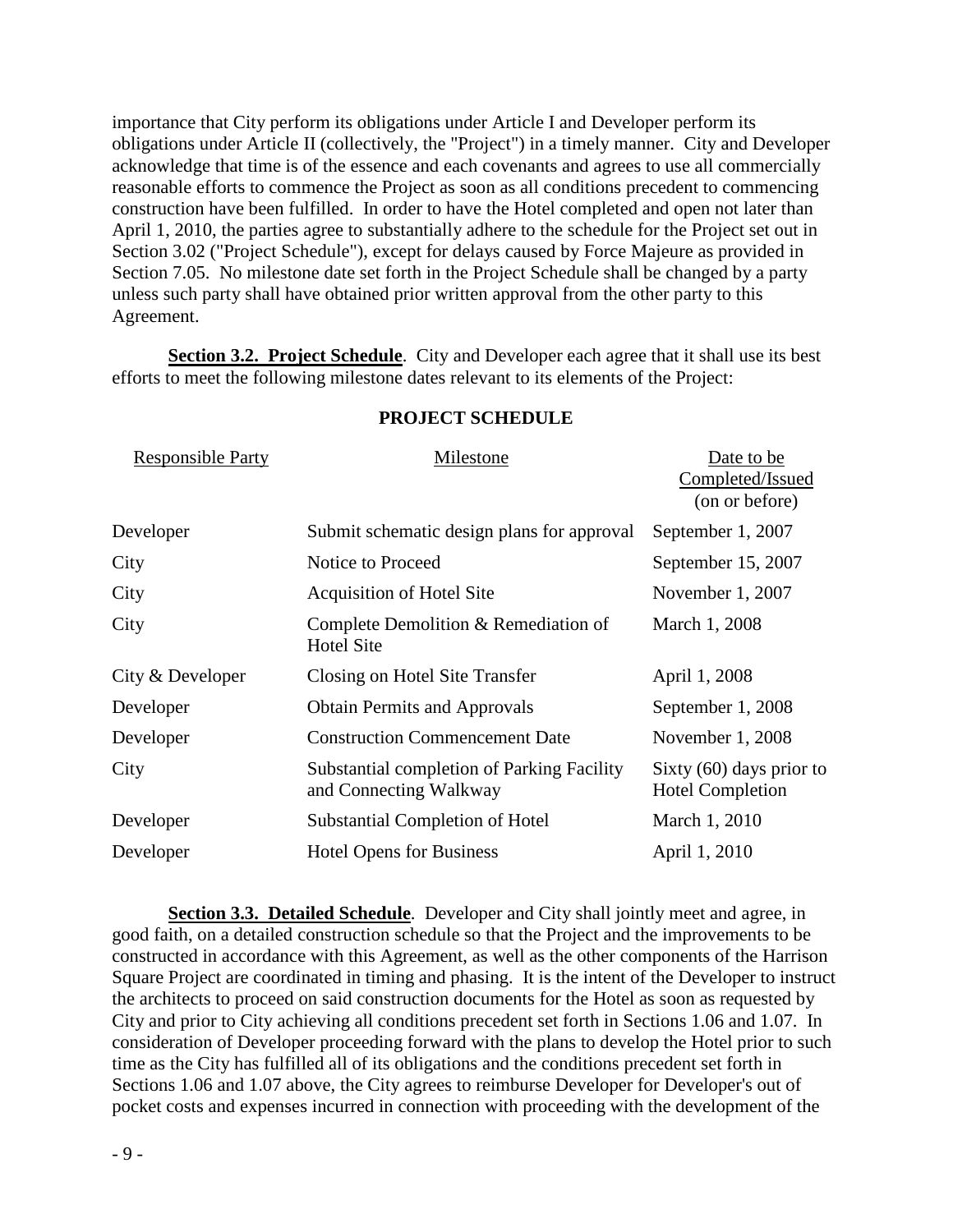design and construction documents for the Hotel, as well as all other costs and expenses incurred in connection with advancing the proposed development of the Hotel in the event the City fails to timely fulfill its obligations under Sections 1.06 or 1.07 hereof due to reasons other than a Developer Event of Default. However, any such reimbursement shall be limited to the sum of One Hundred Thousand Dollars (\$100,000), unless the City issues a "Notice to Proceed" to Developer requesting that it proceed to prepare construction documents for the Hotel, in which case the reimbursement obligation shall increase by Four Hundred Thousand Dollars (\$400,000) for a total of Five Hundred Thousand Dollars (\$500,000). The parties further acknowledge that in the event the City is unable to meet the Project Schedule set forth above, the Developer and the City will agree to extend the Project Schedule on a day for a day basis; however, the parties recognize that it is not economically feasible for the Developer to open the Hotel in the months of October through February and, therefore, in certain instances delays by the City may require extensions to the Project Schedule greater than a day for day extension.

**Section 3.4. Coordination With Harrison Square**. The City and Developer recognize that the construction of the Hotel and Parking Facility are integral components to the broader Harrison Square Project, which includes residential and commercial components, a multi-use stadium facility and certain public areas and improvements. The various components of the Harrison Square Project, including the Hotel, may be developed by different developers and the construction of the various components may be constructed by different contractors and/or subcontractors. In addition to the requirements of this Agreement regarding design and construction of the Hotel and Parking Facility, the City and Developer agree to cooperate with each other in all reasonable respects to coordinate the design and construction of the Hotel with the design, scope and construction of each of the other components of the Harrison Square Project. The City shall make every reasonable effort to coordinate the design and construction of the other components of the Harrison Square Project to compliment and support the design and construction of the Hotel.

## **ARTICLE IV**

## **CLOSING CONTINGENCIES**

**Section 4.1. Closing Contingencies**. The obligation of the parties to close on the Hotel Site and undertake the obligations contemplated hereby shall be subject to the following contingencies having been satisfied on or before December 31, 2007:

A. Contingencies to Developer's Obligation to Close. Developer shall be under no obligation to close on the Hotel Site (the "Closing") and commence the Project unless the following conditions have been satisfied or waived by Developer, in writing, at the time of Closing:

1. All of the City's representations and warranties shall remain true and correct as of the Closing and the City shall have duly performed all of its obligations required to be performed by that time under this Agreement.

2. Developer's construction and development plans for the Hotel Site (which shall include but not be limited to architectural and engineering drawings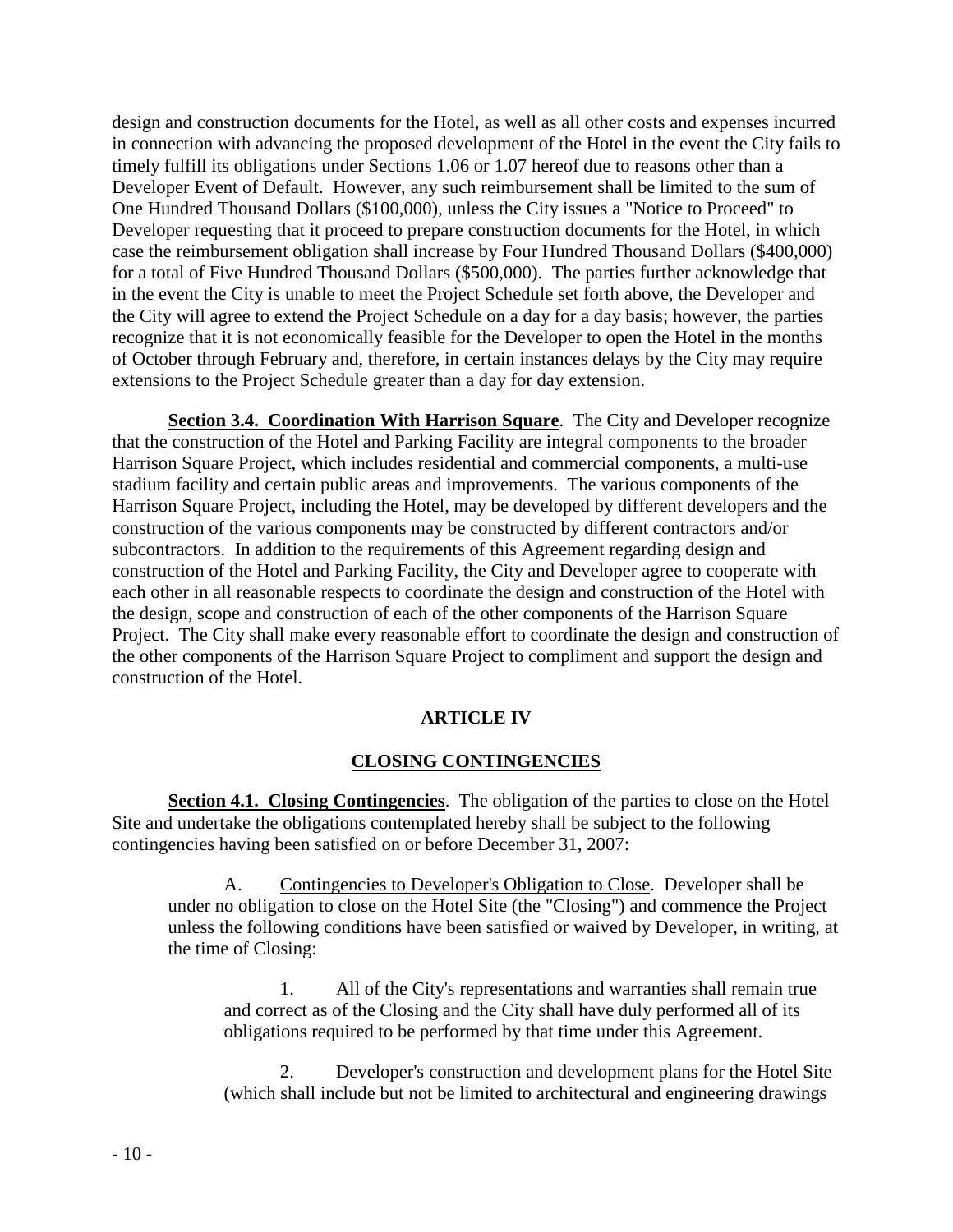for all improvements to be constructed thereon, all entrances and exits, curb cuts, driveways/roadways/walkways, parking areas, signage, signalization and landscaped areas) shall have been approved by all necessary regulatory authorities, and permits and any other approvals necessary for construction and operation of the Hotel shall have been obtained to Developer's sole satisfaction.

3. Developer shall have reasonably determined all required variances, if any, have been obtained to permit construction and operation of the Hotel.

4. The City shall have good and marketable title to the Hotel Site, subject to no encumbrances or other limitations which would, in the reasonable opinion of Developer, impair Developer's construction and operation of the Hotel.

5. Developer shall have obtained, at City's expense, (i) a title insurance commitment for an owner's policy of title insurance with reasonable coverage from a title company authorized to do business in Indiana and (ii) an ALTA survey of the Hotel Site, and such title commitment and survey shall not disclose any liens, encumbrances, exceptions, adverse conditions and encroachments to title which unreasonably interfere with Developer's intended use of the Hotel Site, except for permitted encumbrances or those other conditions acceptable to Developer in its reasonable discretion and the survey shall further indicate that all utilities and sewers that Developer may need to construct and operate the Hotel are acceptable and are located within five (5) feet of the building pad of the Hotel to be structured on immediately adjacent to the Hotel Site and in sufficient size and capacity to accommodate the opening thereof.

6. Developer shall have obtained a firm, binding commitment for debt financing sufficient to construct the Hotel.

7. Developer shall have received such other documents in the City's possession or control as Developer may reasonably request for the purpose of (a) evidencing the accuracy of any of the representations and warranties of the City, (b) evidencing the performance by the City of, or the compliance by the City with, any covenant or obligation required to be performed or complied with by it, or (c) evidencing the satisfaction of any condition referred to in this Section.

8. The City shall have obtained all governmental and other approvals required by it for the Hotel Project, and shall have complied with all conditions precedent set forth in Sections 1.06 or 1.07 required to commence construction of the Hotel.

B. Contingencies to City's Obligation to Close. The City shall be under no obligation to close on the Hotel Site unless the following conditions have been satisfied, or waived by the City, in writing, at the time of the Closing:

1. All of Developer's representations and warranties shall remain true and correct as of the date of Closing and Developer shall have duly performed all of its obligations to be performed by that time under this Agreement.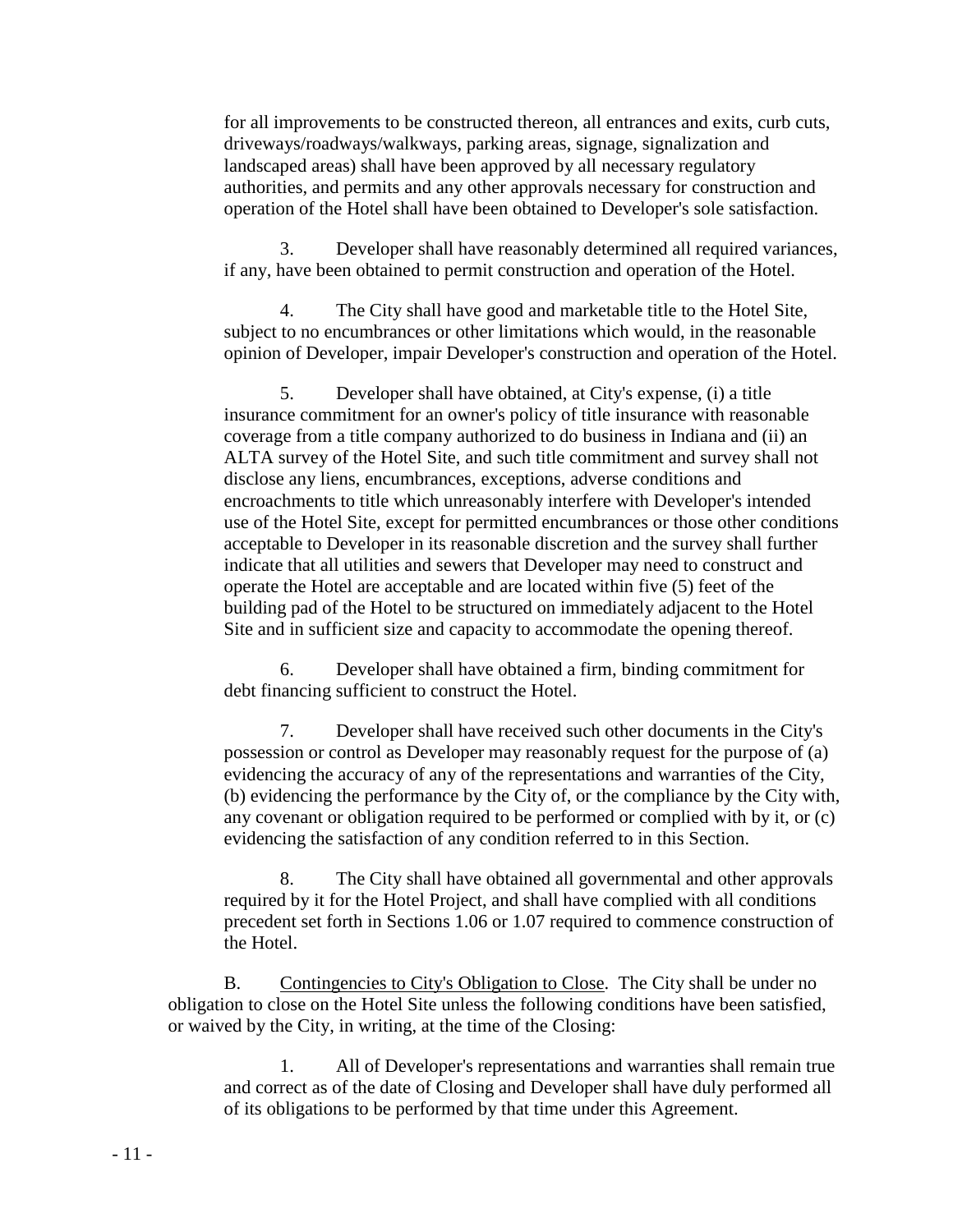2. The purchase of the Hotel Site and its transfer pursuant to this Agreement shall have been approved by the Commission and the City, after the public disposition and satisfaction of all statutory requirements.

3. The Common Council of the City shall have authorized and approved the issuance of municipal bonds by the City in an amount sufficient to, construct the Stadium and the Parking Facility and to pay such other expenses required of the City by this Agreement, and granted such other approvals necessary for City to fulfill its obligations under this Agreement.

4. The City shall have received evidence that Developer has obtained financing sufficient to construct the Hotel, both from equity financing and a construction loan from a financial institution.

5. The City shall have received such other documents as either may reasonably request for the purpose of (a) evidencing the accuracy of any representation or warranty of Developer, (b) evidencing the performance by Developer of, or the compliance by Developer with, any covenant or obligation required to be performed or complied with prior to the Closing by Developer, or (c) evidencing the satisfaction of any condition referred to in this Section.

C. Termination for Failure to Fulfill Contingencies. Upon the exercise by the City or Developer of their option to terminate this Agreement because of the failure of the other party to fulfill the applicable contingencies referenced in Section 4.01.A. and B. above, this Agreement shall be void and the parties shall be relieved of any and all further obligations and duties hereunder, each unto the other, except as otherwise expressly provided for herein.

D. Completion Assurances. On or before the date that Developer issues its Notice to Proceed as provided in Section 3.03 hereof, the City and Developer shall mutually agree in writing what additional assurances, if any, the City may need from Developer to demonstrate to the City's satisfaction: (a) that the Hotel will be built as and when provided in this Agreement, at no additional cost or expense to the City, other than as specifically contemplated in this Agreement; and (b) that the City's investment in the Project shall be adequately protected by (i) this Agreement, as may be modified or supplemented between the parties hereto and the Developer's construction lender, (ii) the construction documents for the Hotel, (iii) the skill and expertise of the general contractor and/or construction manager for the Hotel, and (v) the Developer's ability to provide a satisfactory completion guarantee.

## **ARTICLE V**

## **REPRESENTATIONS AND COVENANTS OF THE PARTIES**

**Section 5.1. Representations and Covenants of Developer**. Developer represents, warrants and covenants as follows: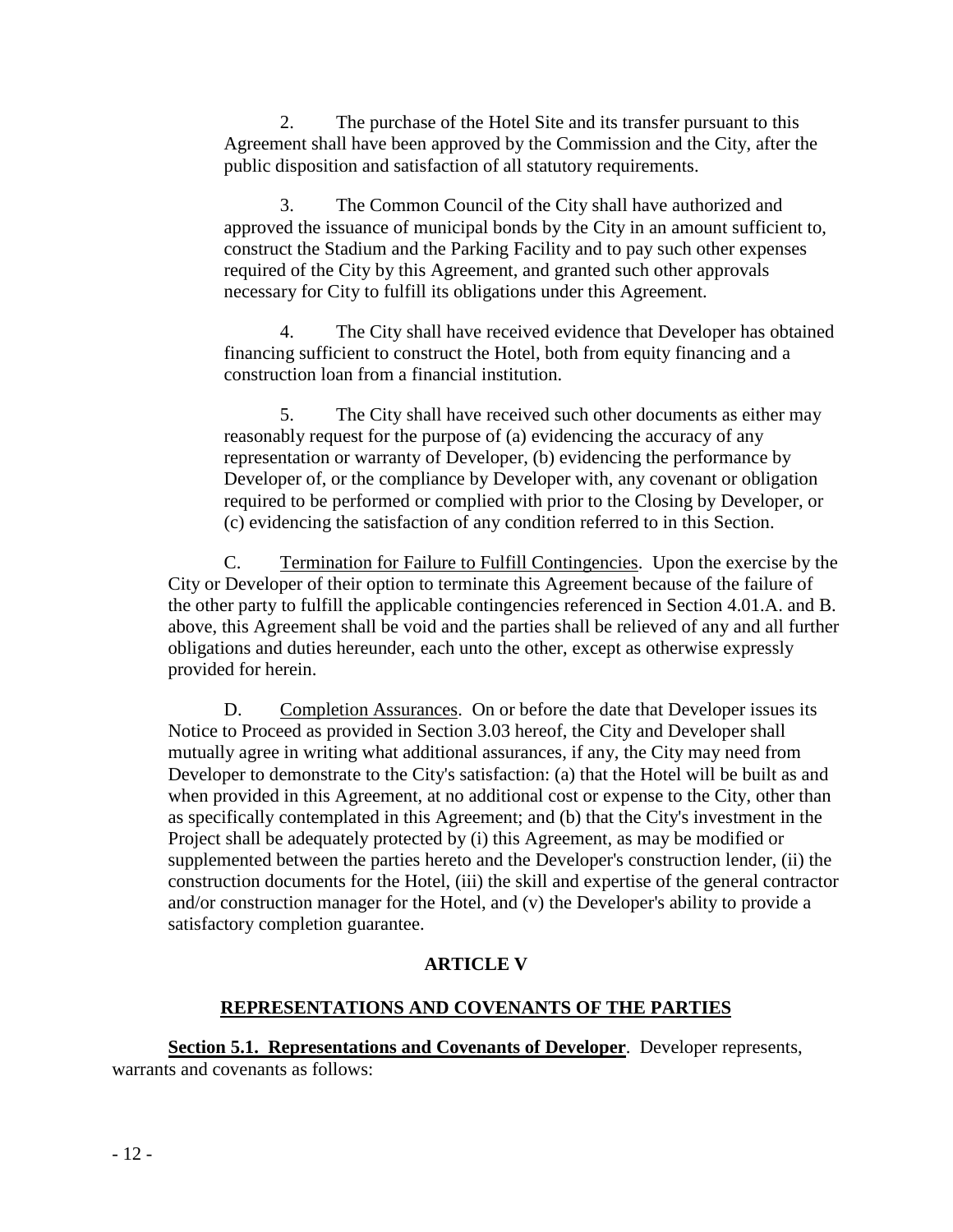A. Developer is an Indiana corporation duly formed and validly existing and qualified to do business under the laws of Indiana with the power and authority to enter into this Agreement.

B. Developer is not a "foreign person" as that term is defined in Section 1445 of the Internal Revenue Code, and applicable regulations.

C. The execution of this Agreement and the construction of the Hotel by Developer will not violate any applicable statute, law, ordinance, code, rule or regulation or any restriction or agreement binding upon or otherwise applicable to Developer.

D. Developer has not made any untrue statement of a material fact or failed to state a material fact in this Agreement and in any schedule, exhibit, document .or certificate delivered in accordance with the terms hereof.

E. There are no actions, suits or proceedings pending or threatened against Developer, which would, if adversely determined, affect Developer's ability to enter into this Agreement or construct the Hotel in accordance with this Agreement.

**Section 5.2. Representations and Covenants of City.** The City represents, warrants and covenants as follows:

A. The City is an Indiana municipal corporation of the second class established and validly existing under the laws of the State of Indiana with the power and authority to enter into this Agreement

B. The execution of this Agreement by the City will not violate any applicable statute, law, ordinance, code, rule or regulation or any restriction or agreement binding upon or otherwise applicable to the City.

C. The City has not made any untrue statement of a material fact or failed to state a material fact in this Agreement or in any schedule, exhibit, document or certificate delivered in accordance with the terms hereof.

D. There are no actions, suits or proceedings pending or threatened against the City which would, if adversely determined, affect the City's ability to enter into this Agreement.

E. The City agrees to cooperate with Developer and use reasonable efforts to assist Developer to obtain approval for all development plans and utility and street plans from all other applicable regulatory bodies and utilities.

## **ARTICLE VI**

## **EVENTS OF DEFAULT, REMEDIES, AND TERMINATION RIGHTS**

**Section 6.1. Developer Events of Default**. Each of the following shall constitute a "Developer Event of Default" by Developer for purposes of this Agreement, when coupled with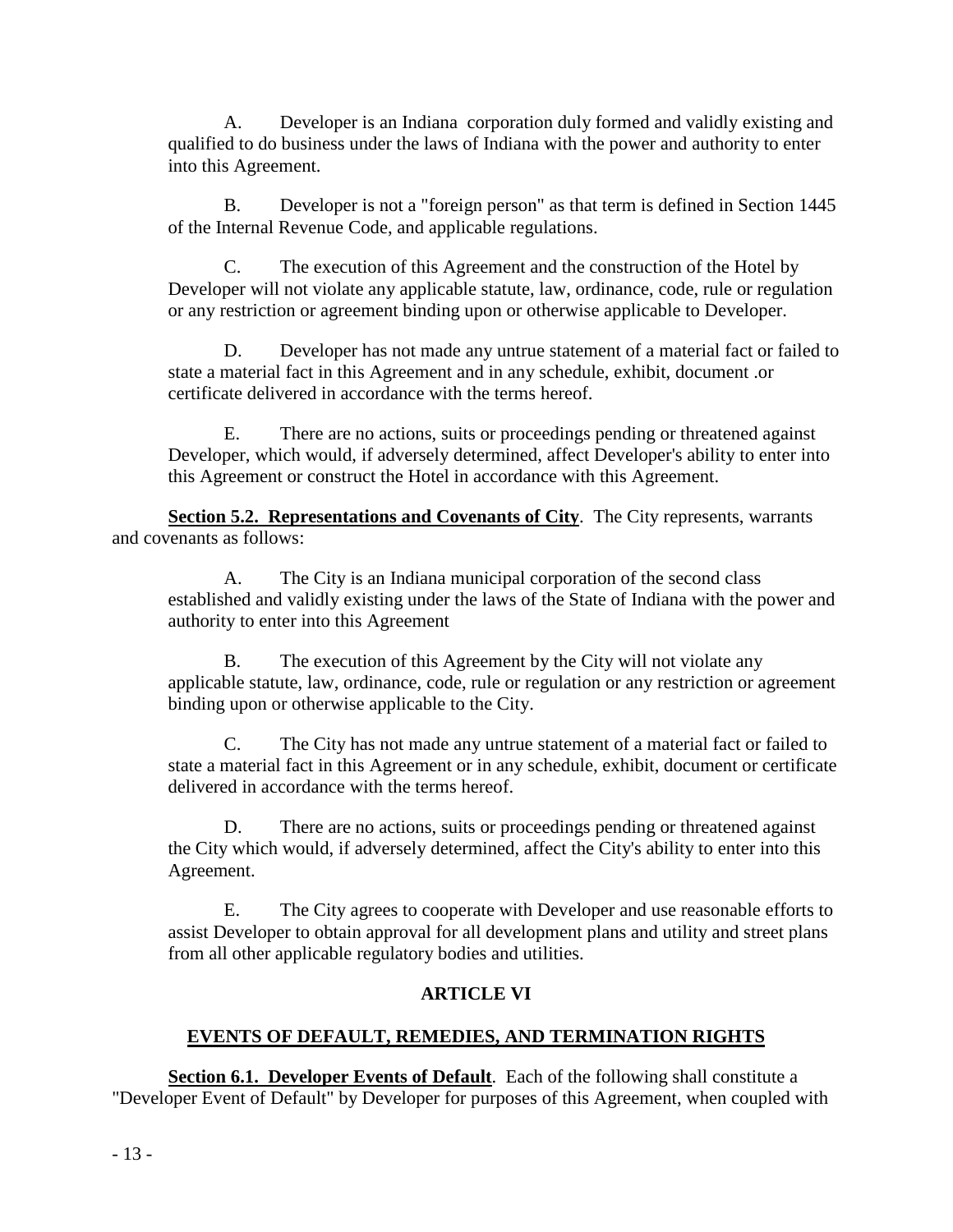the giving of all requested notices and the passage of all applicable grace periods without the defaults being corrected or cured:

A. Subject to Force Majeure as set forth in Section 7.05, the failure by Developer (i) to commence construction of the Hotel by the Construction Commencement Date, (ii) to at all times continue to use its commercially reasonable efforts to cause the Hotel to be open to the general public no later than the Hotel Opening Date, or (iii) if construction of the Hotel is discontinued for any reason for more than thirty (30) days, except as otherwise contemplated by this Agreement, without the written approval of the City; or

B. Subject to Force Majeure as set forth in Section 7.05, the failure of Developer to punctually and properly perform any other material term, covenant, condition or agreement contained in this Agreement, which shall specifically include Developer's failure, as may be applicable, to diligently and in good faith use reasonable efforts to discharge and perform its duties, responsibilities and obligations under this Agreement, for more than thirty (30) days after written notice thereof from the City; or

C. Any representation or warranty given or furnished by or on behalf of Developer to the City shall prove to be materially false as of the date as of which the representation or warranty was given and is still materially false for more than thirty (30) days after written notice thereof from the City and which will have a material adverse effect on the Hotel Site, the Hotel or Developer's ability to perform under this Agreement.

Notwithstanding the foregoing, if a Developer Event of Default occurs and cannot be cured within thirty (30) days after written notice from the City (or a third party beneficiary), Developer or the Developer's construction lender, if applicable, shall have such additional time as may be reasonably necessary to cure such Developer Event of Default so long as Developer or such construction lender, as the case may be, is diligently, continuously and in good faith pursuing such cure.

**Section 6.2. Remedies for Events of Default**. Upon the happening of any one or more of the Events of Default by Developer that remains uncured beyond the applicable cure period, the City, at its option and with prior notice, may institute any action, suit or other proceeding at law, in equity (including any action to compel specific performance) or otherwise which it shall deem necessary or proper for the protection of its interests under this Agreement, provided that in no event shall the City have the right, by reason of any one or more Events of Default, to terminate this Agreement unless there is an abandonment of the Hotel by Developer and its construction lender.

**City Events of Default**. Each of the following shall constitute a "City Event of Default" for purposes of the Agreement when coupled with the giving of all required notices and the passage of all applicable grace periods without the defaults being corrected or cured: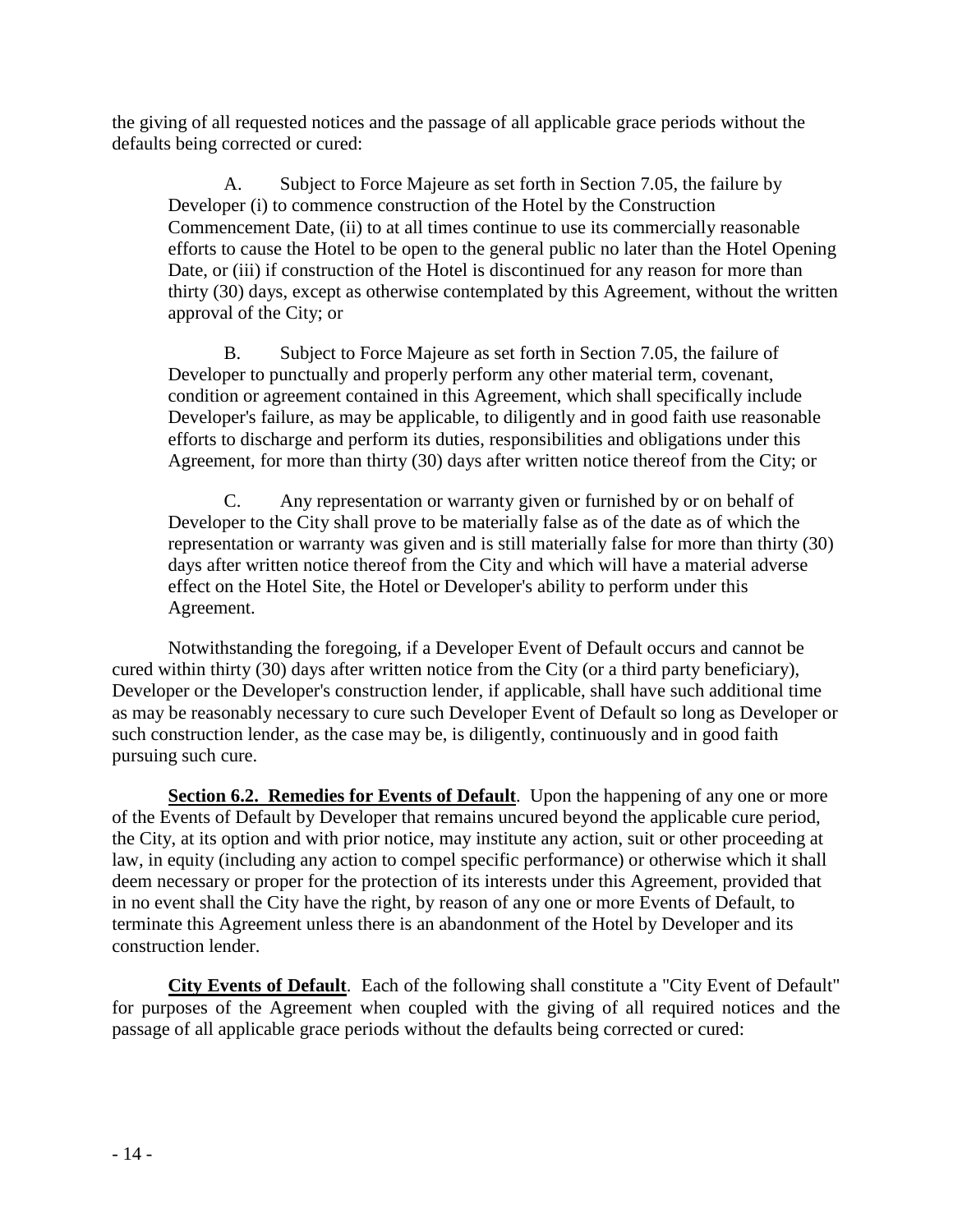A. The failure of the City to (i) deliver the Hotel Site in the condition required hereunder, or (ii) construct or cause the construction of the Parking Facility and/or the Connecting Walkway on a timely basis; or

B. Subject to Force Majeure as set forth in Section 7.05, construction of the Parking Facility and/or the Stadium is discontinued for any reason for more than thirty (30) days after such construction has commenced, except as otherwise contemplated by this Agreement, without the written approval of Developer; or

C. Subject to Force Majeure as set forth in Section 7.05, the failure of the City to punctually and properly perform any other material term, covenant, condition, warranty or agreement contained in this Agreement, the other project documents and the construction documents to which it is a party, which shall specifically include the City's failure to diligently and in good faith use its best efforts to discharge and perform its duties, responsibilities and obligations under this Agreement or the other project documents and the construction documents to which it is a party for more than thirty (30) days; or

D. Any representation or warranty given or furnished by or on behalf of the City to Developer shall prove to be materially false as of the date as of which the representation or warranty was given and is still materially false as of the time of declaration hereunder of a City Event of Default and which will have a material adverse effect on the Hotel Site, the Project, the City's work or the City's ability to perform under this Agreement.

Notwithstanding the foregoing, if a City Event of Default occurs and cannot be cured within 30 days of receipt of written notice from Developer (or a third party beneficiary), the City shall have such additional time as may be reasonably necessary to cure such City Event of Default so long as the City is diligently, continuously and in good faith pursuing such cure.

**Section 6.3. Remedies for City Events of Default**. Upon the happening of any one or more of City Events of Default, subject to Force Majeure and applicable cure rights, Developer, at its option and with prior notice may, in the event of any City Event of Default, institute any action, suit or other proceeding at law, in equity (including any action to compel specific performance) or otherwise which it shall deem necessary or proper for the protection of its interests under this Agreement.

**Section 6.4. Rights of Others**. Notwithstanding anything contained herein to the contrary, the City will neither terminate this Agreement, Developer's rights hereunder nor the City's obligations under this Agreement so long as the Developer's construction lender or any third party performs the obligations of Developer under and subject to this Agreement and other project documents to which Developer is a party.

Section **6.5. Attorneys' Fees and Costs of Collection**. If a Developer Event of Default or a City Event of Default shall occur and as a result thereof the other party brings any action against the other arising under this Agreement, the losing party shall pay the prevailing party its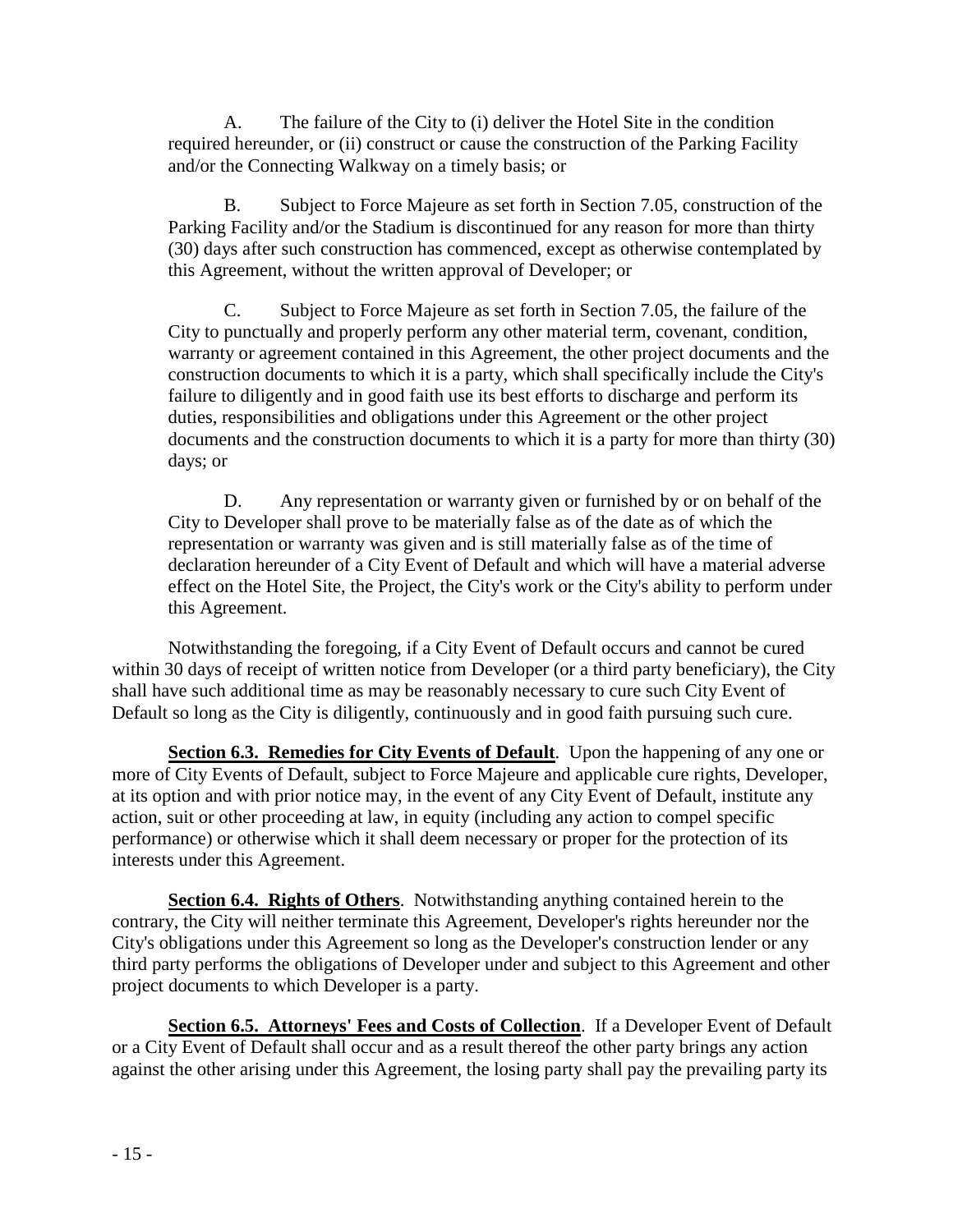reasonable attorneys' fees and costs in such action, at trial and on appeal, and such fees and costs shall be deemed to have accrued on the commencement of such action.

# **ARTICLE VII**

## **MISCELLANEOUS**

**Section 7.1. Governing Law.** This Agreement, the construction thereof and the rights and obligations of the parties hereunder shall be governed in all respects by the laws of the State of Indiana.

**Section 7.2. Severability**. Each and every provision hereof, including Articles, Sections, and Subsections shall be separate, several and distinct from each other provision hereof, and the invalidity, unenforceability or illegality of any such provision shall not affect the enforceability of any other provision hereof.

**Section 7.3. Section Headings and Captions. The Section headings and captions in this Agreement are for** convenience of reference only and shall not affect the construction of the terms and provisions hereof.

**Section 7.4. Time of the Essence; Mutual Extension; Diligent Performance**.Time shall be of the essence with respect to the duties and obligations imposed on the parties hereto. Where any time for performance or otherwise is set forth herein, such time may be extended by mutual agreement of the City and Developer. With respect to any duty or obligation imposed on a party to this Agreement, unless a time limit is specified for the performance of such duty or obligation, it shall be the duty or obligation of such party to commence and perform the same in a diligent manner and to complete the performance of such duty or obligation as soon as reasonably practicable after commencement of performance thereof.

**Section 7.5. Force Majeure**. In the event that Developer or the City shall be delayed, hindered in or prevented from the performance of any act required hereunder by reason of any unusually inclement weather, strikes, lock-outs, labor troubles, inability to procure materials which could not have been reasonably anticipated and avoided by Developer or the City (as applicable), failure of power, restrictive governmental laws or regulations, act of God, fire, earthquake, flood, explosion, terrorism, action of the elements, war (declared or undeclared), police action, invasion, insurrection, riot, mob violence, sabotage, the act, failure to act or default of the other party, or other causes beyond such party's reasonable control (a "Force Majeure"), then performance of such act shall be extended for a period equivalent to the reasonable period of delay caused by such Force Majeure.

**Section 7.6. Notices**. Whenever a notice is required or permitted to be given to a party hereunder, such notice shall be in writing and shall be deemed to have been made when hand delivered or when delivered by an overnight carrier, or three (3) business days after being deposited in the United States mail, certified or registered mail return receipt requested, postage prepaid, addressed to the parties, or to such other address as the receiving party shall have notified the sender, as follows:

If to Developer: White Lodging Services Corporation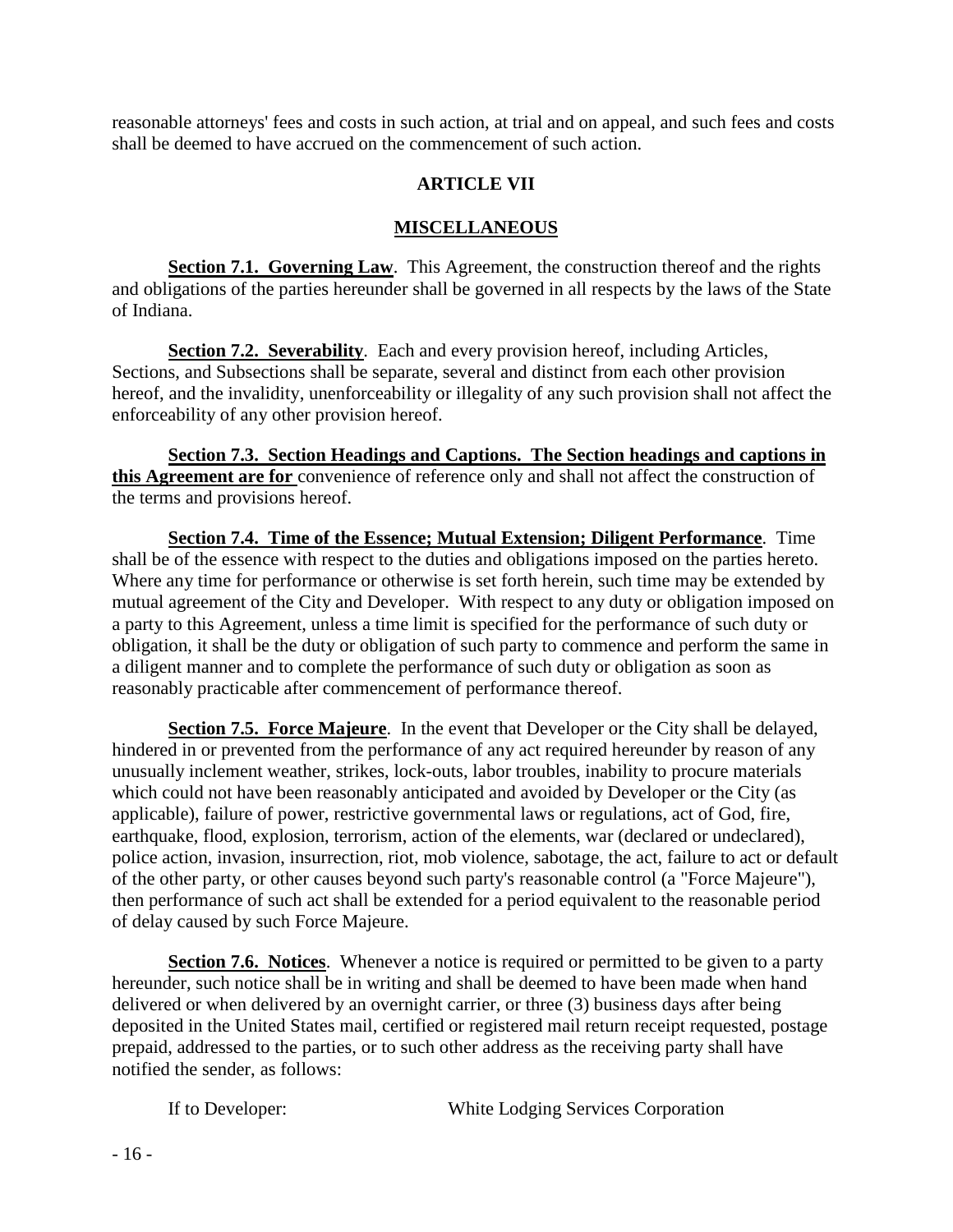|                 | 1000 East 80 <sup>th</sup> Place, Suite 600 North<br>Merrillville, IN 46410<br>Attn: Deno Yiankes, President                                                                 |
|-----------------|------------------------------------------------------------------------------------------------------------------------------------------------------------------------------|
| With copy to:   | White Lodging Services Corporation<br>1000 East 80 <sup>th</sup> Place, Suite 600 North<br>Merrillville, IN 46410<br>Attn: Ann Bowman, General Counsel                       |
| And a copy to:  | Ice, Miller LLP<br>One American Square, Suite 3100<br>Indianapolis, IN 46282-0200<br>Attn: Zeff Weiss, Esq.                                                                  |
| If to the City: | City of Fort Wayne<br>City County Building, 9 <sup>th</sup> Floor<br>100 East Main Street<br>Fort Wayne, IN 46802<br>Attn: Mayor of the City of Ft. Wayne                    |
| With copy to:   | Department of Redevelopment<br>City of Fort Wayne<br>City County Building, 8 <sup>th</sup> Floor<br>100 East Main Street<br>Fort Wayne, IN 46802<br>Attn: Executive Director |

In addition, in the case of any notice to Developer alleging or asserting an Event of Default by Developer, written notice also shall be provided to Developer's lender(s) from time to time designated by Developer, at the address(es) of such lender(s) provided by Developer to the City.

**Section 7.7. Entirety of Agreement**. This Agreement, together with all Exhibits and Schedules attached hereto, constitutes the entire understanding and agreement of the parties with respect to the matters set forth herein, and all prior agreements and understandings between the City and Developer are merged herein. The Exhibits and Schedules to this Agreement constitute a material part hereof and are incorporated by reference herein. This Agreement may not be modified, amended or revoked, except in writing, executed by each of the parties.

**Section 7.8. Brokers and Finders; Fees and Expenses**. Each of the parties represents and warrants to the other that it has engaged no broker or finder in connection with the negotiation of this Agreement, and each party indemnifies and holds the other harmless against any claims for fees for such services by any person or firm claiming under or through such indemnitor. Each party hereto shall bear its own respective expenses and costs for legal, accounting and administrative services in connection with the negotiation of this Agreement and consummation of the transactions contemplated hereby, except as mutually agreed to by the parties. Each party hereto indemnifies and holds the other harmless against any claims for fees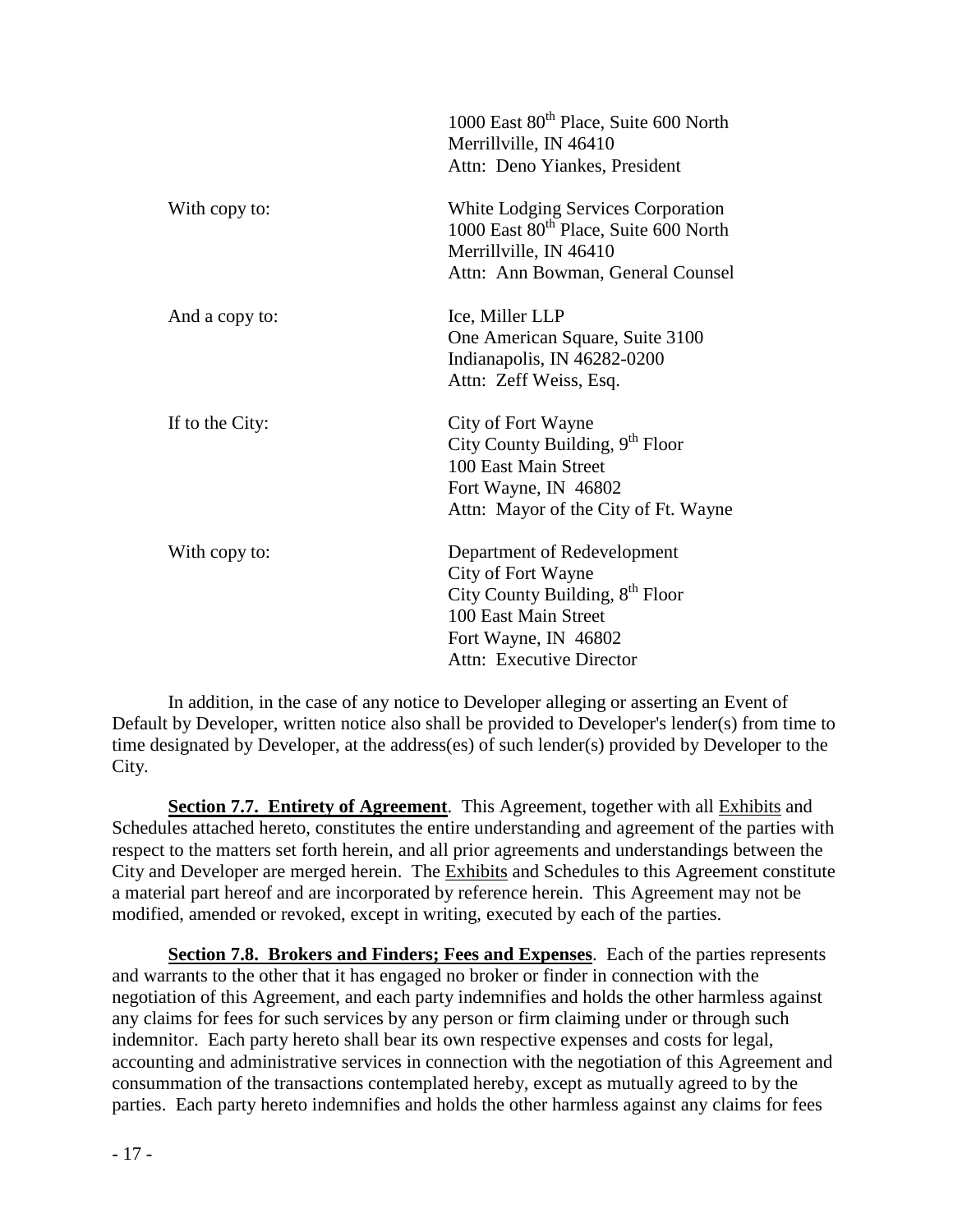for such services by any person or firm claiming under or through such indemnitor. However, and notwithstanding the foregoing, Developer hereby acknowledges and agrees that it shall be obligated to satisfy any and all obligations in respect of the services heretofore or hereafter provided by Acquest Realty Advisors, Inc. ("Acquest"), in connection with the negotiation, execution and development of this Agreement and the Hotel as contemplated hereunder. Developer shall compensate Acquest pursuant to a separate written agreement entered into by and between such parties and shall hold harmless the City from any claim of Acquest in respect thereto.

**Section 7.9. Successors and Assigns**. The covenants, terms and conditions contained in this Agreement shall inure to the benefit of the successors and permitted assigns of the parties hereto.

**Section 7.10. Estoppels**. Each of the parties hereto agrees to provide to the other, or to such third parties as may be reasonably requested by the other, within ten (10) days of request, written estoppels from time to time certifying, among other matters, the continued effectiveness of this Agreement, the absence of any defaults hereunder (or, if defaults exist, specifying in detail the nature of such defaults), the status of the obligations of the parties each to the other, and such other matters as may reasonably be requested by the party requesting such estoppel certificate(s).

**Section 7.11. No Third Party Beneficiaries; No Partnership or Joint Venture Created**. Each of the parties hereto agrees that nothing contained in this Agreement shall be deemed or construed by either of them, or by any third party, as creating any relationship of third party beneficiary, principal and agent, general partnership or joint venture or any other association or relationship between Developer and the City. The terms and provisions of this Agreement are solely for the benefit of each of the parties hereto, their successors and permitted assigns, and shall not benefit in any manner any person not a party to this Agreement.

**Section 7.12. No Abrogation of Legal Requirements**.Nothing contained herein shall be construed to permit either party to violate any applicable law, regulation or code.

**Section 7.13. Binding Effect.** Each of the parties hereto covenants and warrants that (i) it is duly authorized to transact business in the State of Indiana, (ii) the person executing this Agreement on behalf of the party is duly authorized by the party to sign and execute this Agreement on its behalf, (iii) this Agreement is a valid and binding obligation of the party and enforceable in accordance with its terms, and (iv) it is the intention of each of the parties to this Agreement that it shall be binding and legally enforceable in accordance with its terms.

**Section 7.14. Assignment**. Developer may not, prior to the initial opening of the Hotel, assign its interest in this Agreement to any other person or entity without obtaining the prior approval of the City; provided, however, that Developer may mortgage and assign all of Developer's right, title and interest under this Agreement and the Hotel to secure mortgage loans or other indebtedness incurred by Developer with respect to the development, construction and operation of the Hotel. Provided, further, that Developer shall be entitled to assign any and all of its rights hereunder in and to a corporation, limited partnership or limited liability corporation, formed as special purpose entity for purposes of developing, construction and owning the Hotel,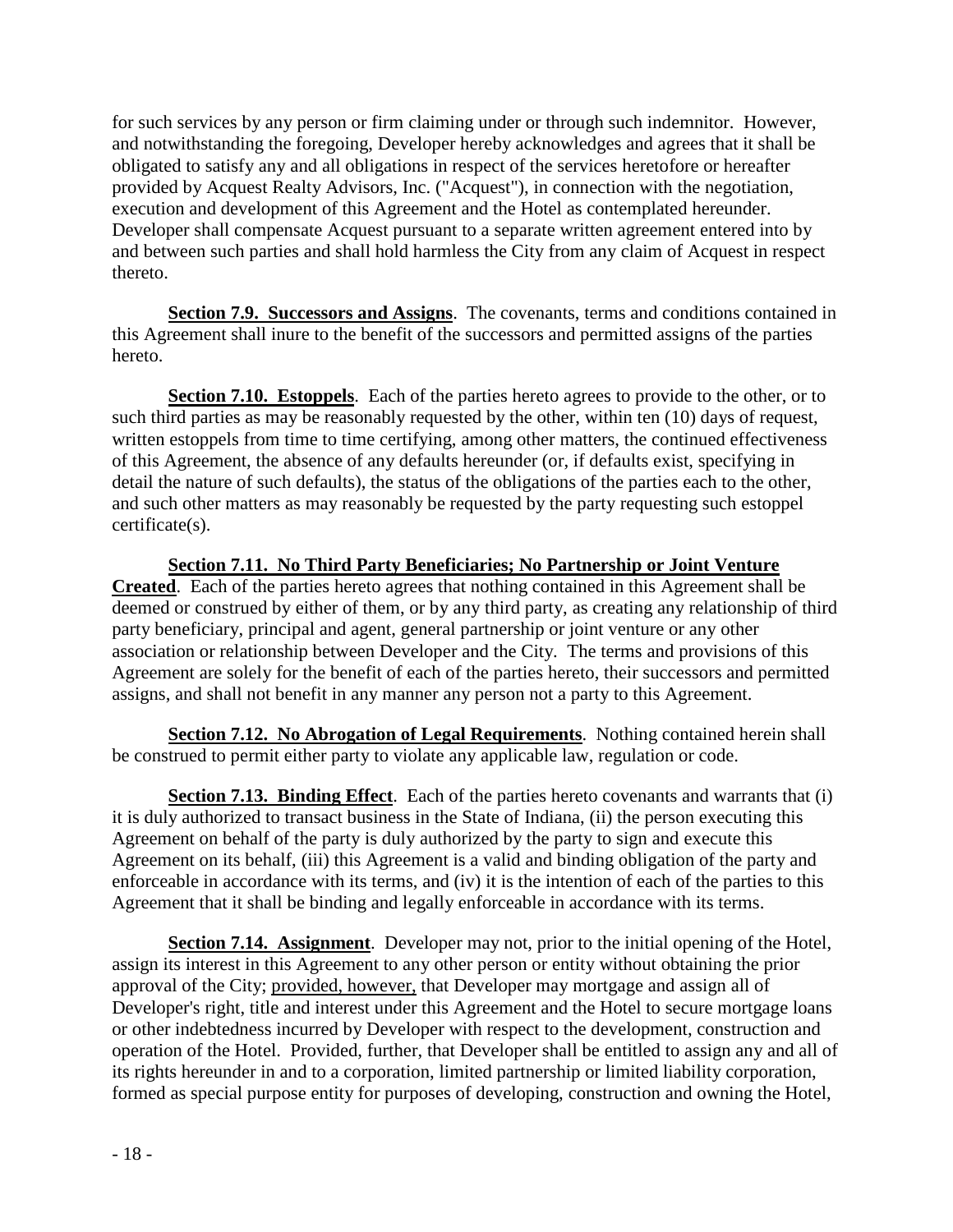so long as Developer or an affiliate of Developer is in control of the management of such affiliated assignee. Following the opening of the Hotel, Developer shall have the right to assign this Agreement, together with all of its right, title and interest in and to the Hotel and the Hotel Site, to any third party, provided that such third party (i) agrees to assume all of Developer's rights and obligations under this Agreement and (ii) satisfies all of the then franchisor's requirements for the assignment and assumption of Developer's rights and obligations under the then existing franchise agreement related to the Hotel. Upon any such assignment, Developer shall be relieved of all of its obligations hereunder. This Agreement and any other project documents may not be assigned by the City, without the express written consent of Developer, provided the City may assign its right, title and interest in this Agreement and the Project to another governmental agency of the City of Fort Wayne, provided that the Developer is given notice thereof.

**Section 7.15. Related Agreements**. The City and Developer understand and agree that as part of the financing of the Hotel, Developer's construction lender may require the City and Developer to execute and deliver estoppels, certificates and/or other agreements that are commercially reasonable, but are not otherwise contemplated by this Agreement. The City and Developer agree to execute commercially reasonable agreements provided-such do not increase either party's economic obligations under this Agreement or change the scope of the Project.

**Section 7.16. Counterparts.** This Agreement may be executed in one or more counterparts, each of which shall be deemed to be an original copy of this Agreement and all of which, when taken together, shall be deemed to constitute one and the same agreement.

## **ARTICLE VIII**

## **ADDITIONAL PROVISIONS**

**Section 8.1. GWC Connection**. Notwithstanding anything herein contained to the contrary, Developer's obligations hereunder are subject to Developer and City reaching agreement, within 60 days of the Effective Date of this Agreement, of the precise location and design of the Connecting Walkway. The Connecting Walkway shall be designed and installed by City at its sole cost and expense and completed no later than February 1, 2010 (sixty (60) days prior to the projected date of opening of the Hotel). The parties shall prepare an addendum to this Agreement evidencing their agreement with respect to such connector between the Hotel and the GWC within such time period.

**Section 8.2. Expansion Rights**. At the election of Developer, on or before April 1, 2015, upon written request therefor from Developer to the City, the City shall convey to Developer that parcel of real estate, consisting of \_\_\_\_\_ acres, more or less, which is situated immediately adjacent to the Hotel Site and depicted on Exhibit \_\_ attached hereto(the "Expansion Property"). The City shall convey such Expansion Property to the Developer for the sum of One Dollar (\$1.00). Such conveyance shall be made free and clear of any and all liens and encumbrances other than those that are permitted hereunder with respect to the transfer of the Hotel Site. Such conveyance shall be made by the City to the Developer upon the condition that the Developer, within twenty-four (24) months following transfer of title by the City to Developer, shall commence the expansion thereon of the Hotel for purposes of adding additional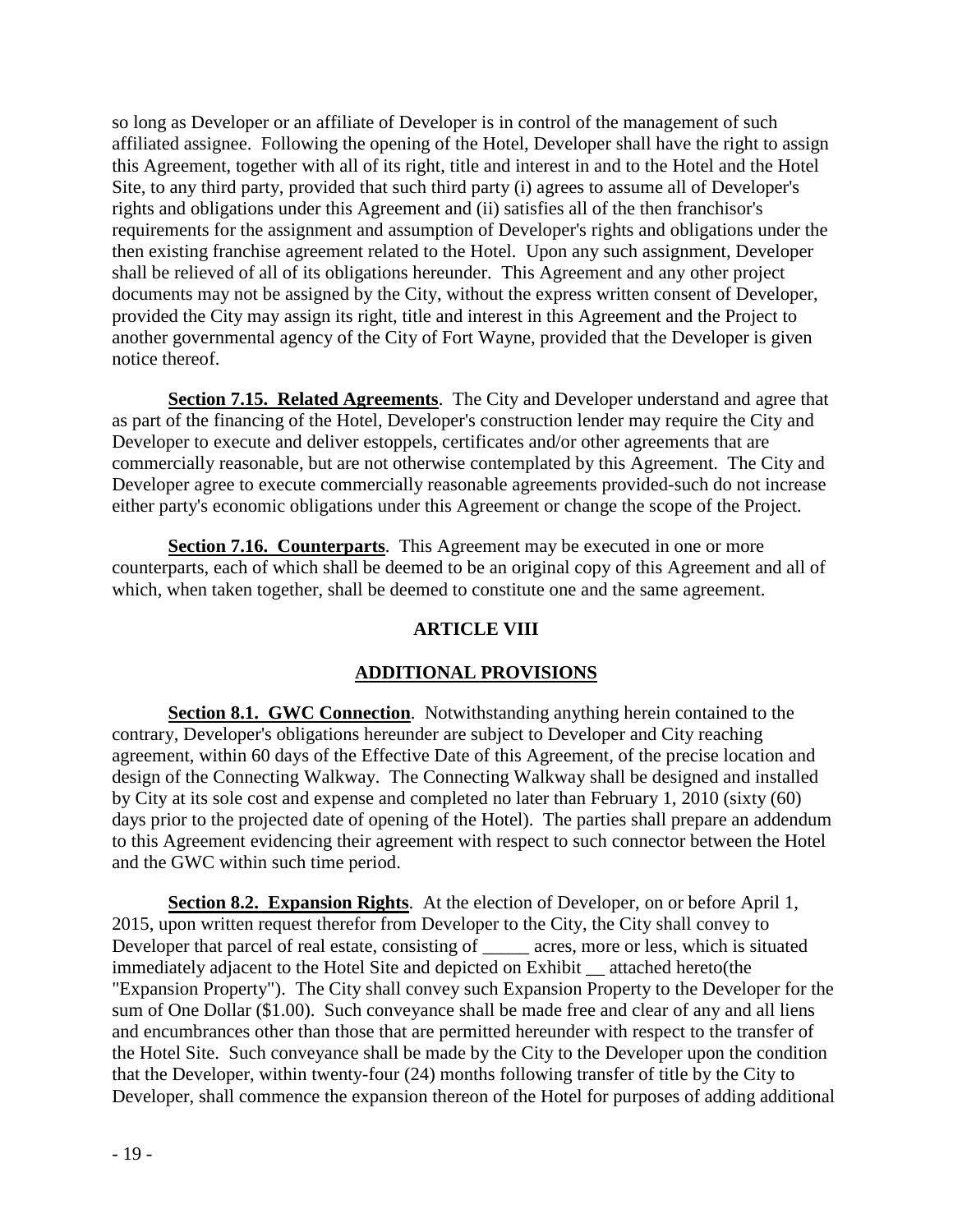rooms, meeting space, and/or retail space which will also be supportive of the Hotel and the Harrison Square Project. At closing of the transfer and conveyance of the Hotel Site, the parties shall place of record a Memorandum of Option in respect of Developer's right to cause the City to transfer and convey the Expansion Property to Developer as provided hereunder. In the event Developer fails to exercise its right hereunder on or before April 1, 2015, this option to acquire the Expansion Parcel shall expire and be of no further force or effect.

**Section 8.3. City Profit Participation.** In consideration of the support provided by the City in respect of the Hotel as described in this Agreement, Developer shall pay to the City, on an annual basis commencing following the end of the first full calendar year following the opening of the Hotel, an amount equal to twenty-five percent (25%) of the amount by which Net Operating Income exceeds, on a cumulative basis, sixteen percent (16%) of the then Total Development Cost of the Hotel (the "Cumulative Preferred Return"). For purposes of this calculation, "Net Operating Income" shall mean all revenue actually received from operation of the Hotel, less all operating expenses, real estate and other taxes, and insurance expense incurred in the operation of the Hotel, but excluding debt service payments and all noncash expenses such as depreciation and amortization. "Total Development Cost" shall mean all costs and expenses incurred in the initial development and construction of the Hotel, together with any capital improvements made thereto from and after the date of substantial completion of the Hotel. Developer shall provide an annual statement to City, within ninety (90) days after the end of each such calendar year, outlining the Net Operating Income, the Total Development Cost, the aggregate amount of the shortfall in the cumulative preferred return to Developer (if any) and the amount of the City's share of the prior year's excess Net Operating Income, if any. This provision shall survive the sale or assignment of the Hotel by Developer, and be binding upon any and all subsequent owners thereof except in the event of a foreclosure or transfer of the Hotel by deed in lieu of foreclosure.

## **[Signature pages to follow]**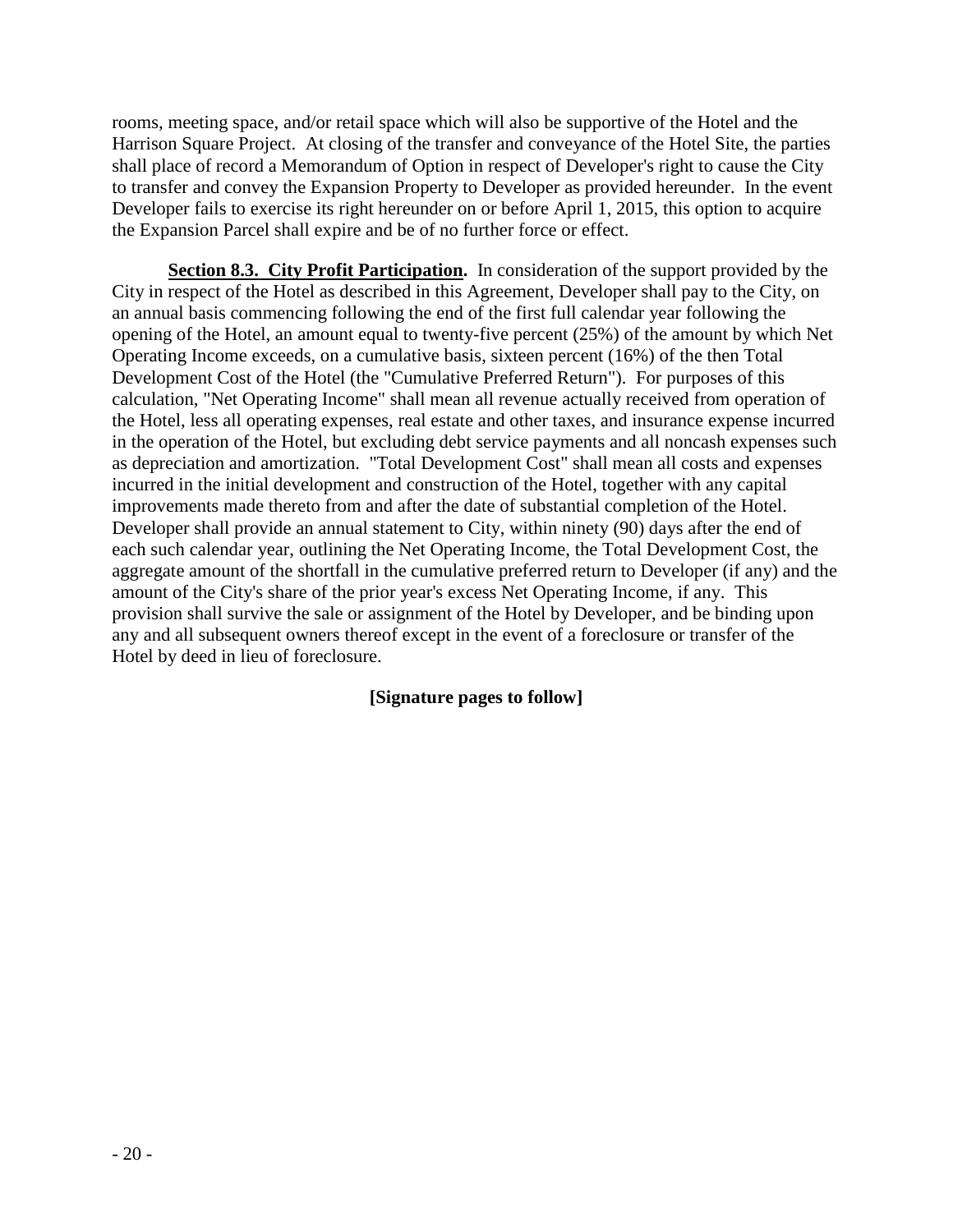**IN WITNESS WHEREOF,** the authorized representatives of the parties hereto have executed this Agreement as of the day and year first written above.

## **"CITY"**

#### THE CITY OF FORT WAYNE, INDIANA

By:

Graham A. Richard, Mayor

FORT WAYNE REDEVELOPMENT **COMMISSION** 

By:

Christopher Guerin, President

## **"DEVELOPER"**

#### WHITE LODGING SERVICES CORPORATION

By:

 Deno Yiankes, President/CEO Investments and Development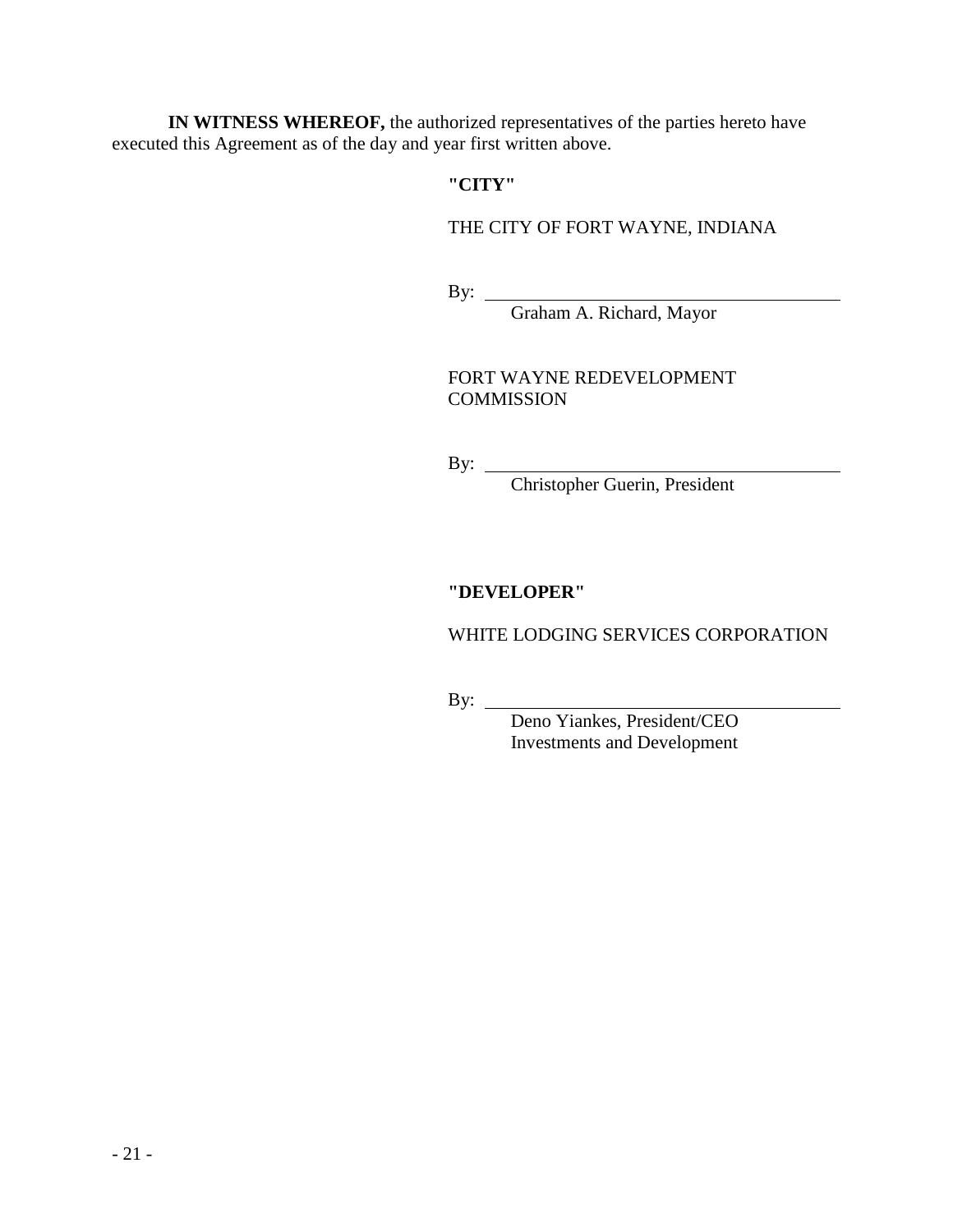# **EXHIBITS**

- A. PARCELS COMPRISING HOTEL SITE AND GARAGE SITE
- B. HOTEL DESCRIPTION
- C. HOTEL RENDERING
- D. INSURANCE REQUIREMENTS
- E. EXPANSION PARCEL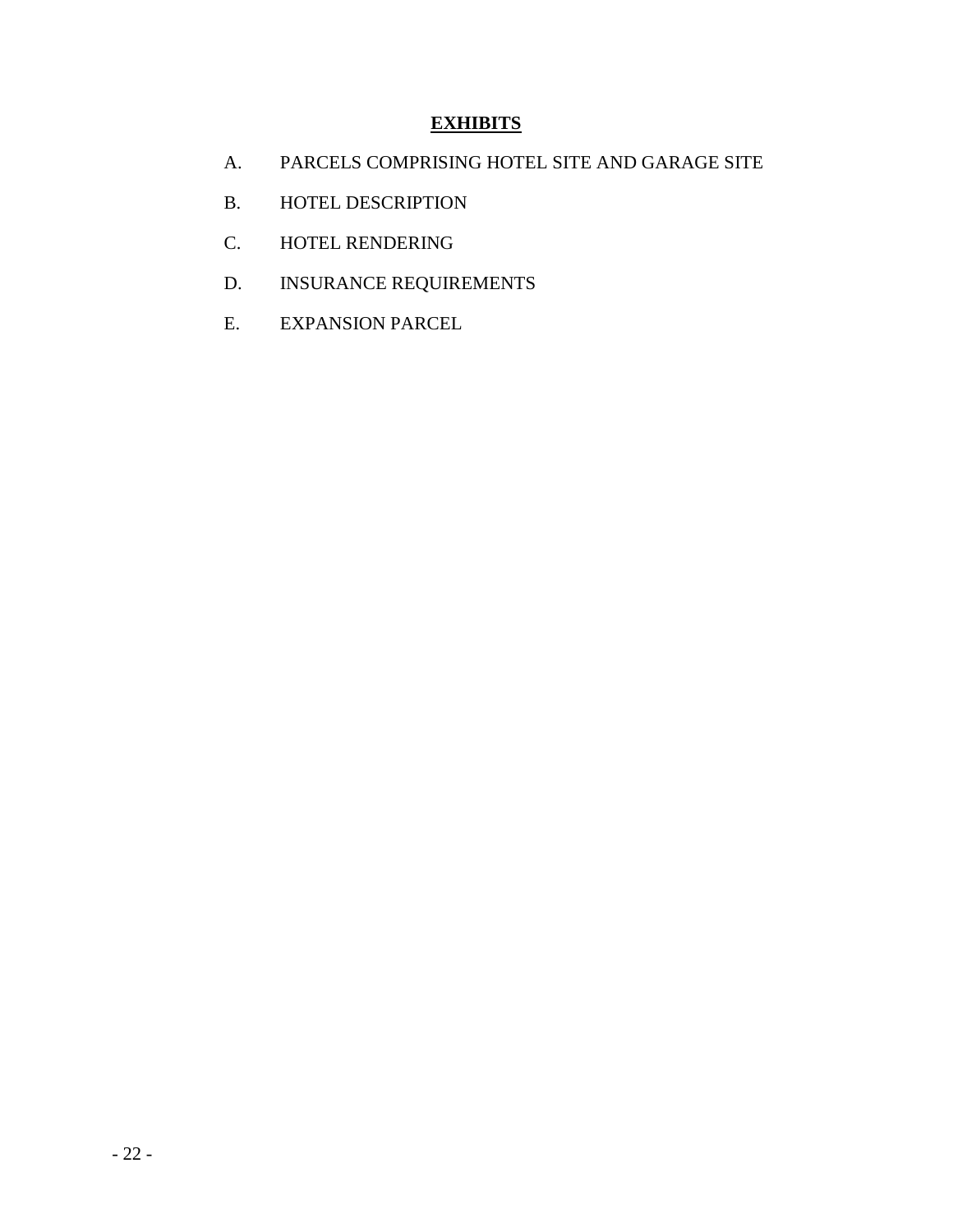# **EXHIBIT A**

Parcels Comprising Hotel Site

Parcel Comprising Garage Site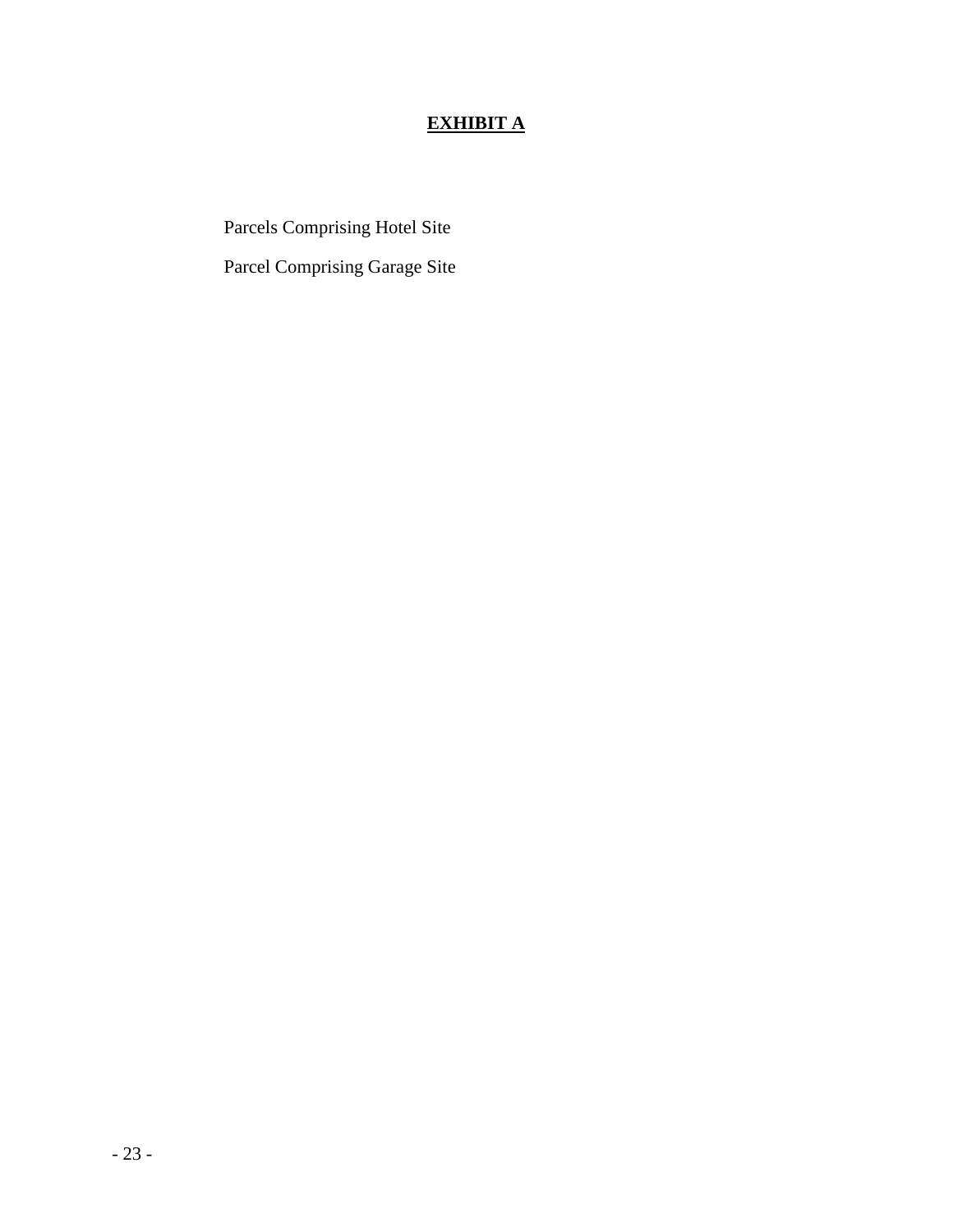## **EXHIBIT B**

#### **Hotel Description**

The Hotel shall be an "urban design" Courtyard by Marriott or comparable national brand and shall contain at a minimum the following elements and amenities:

Two hundred fifty (250) rooms;

Meeting space of at least 3500 square feet in one or more rooms;

Casual sports themed restaurant/bar;

A restaurant/coffee shop serving three meals each day;

Indoor pool and exercise facility;

Room service during restaurant hours; and

Kitchen, laundry, support and maintenance facilities appropriate to a the Hotel.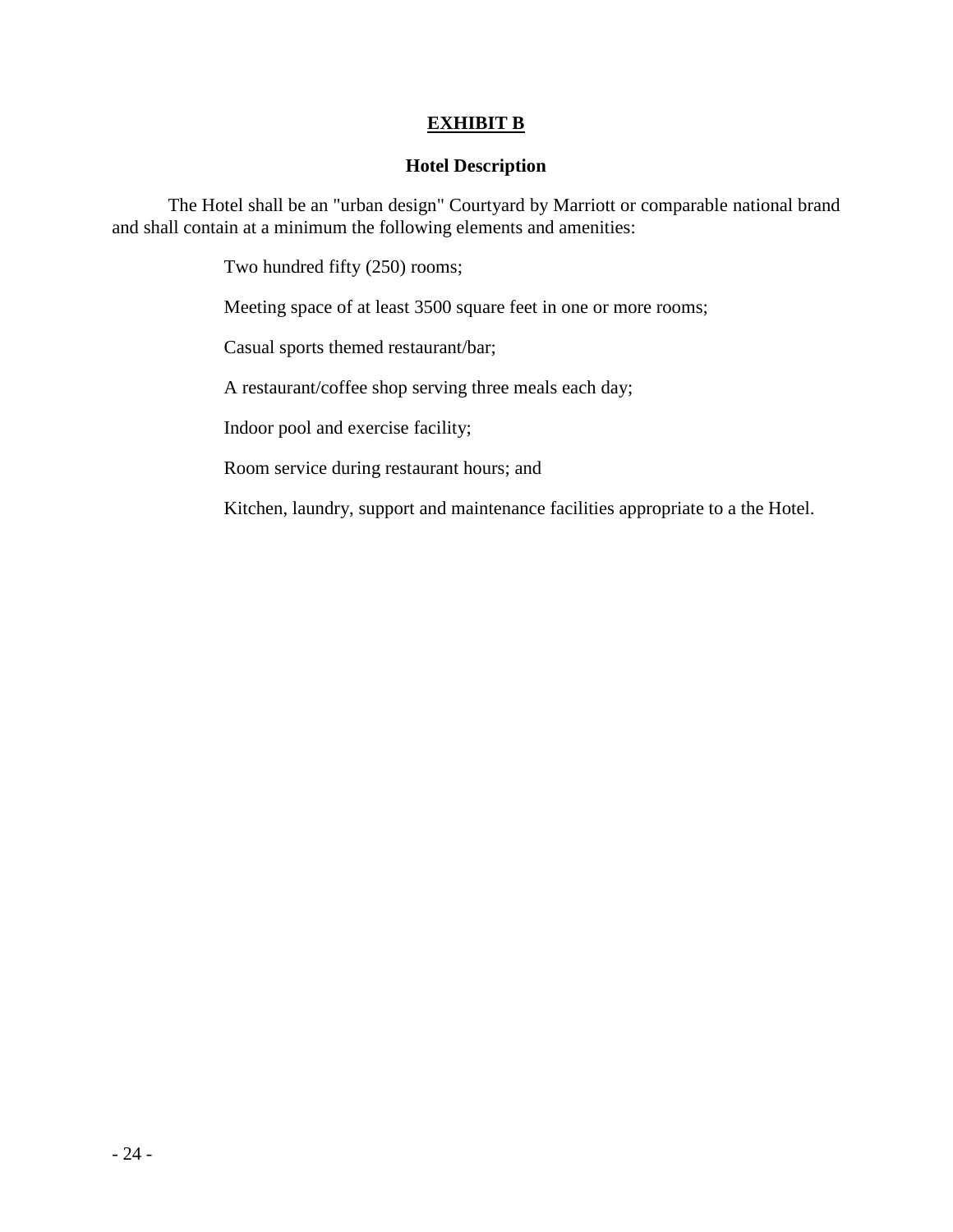# **EXHIBIT C**

# **[Hotel Rendering]**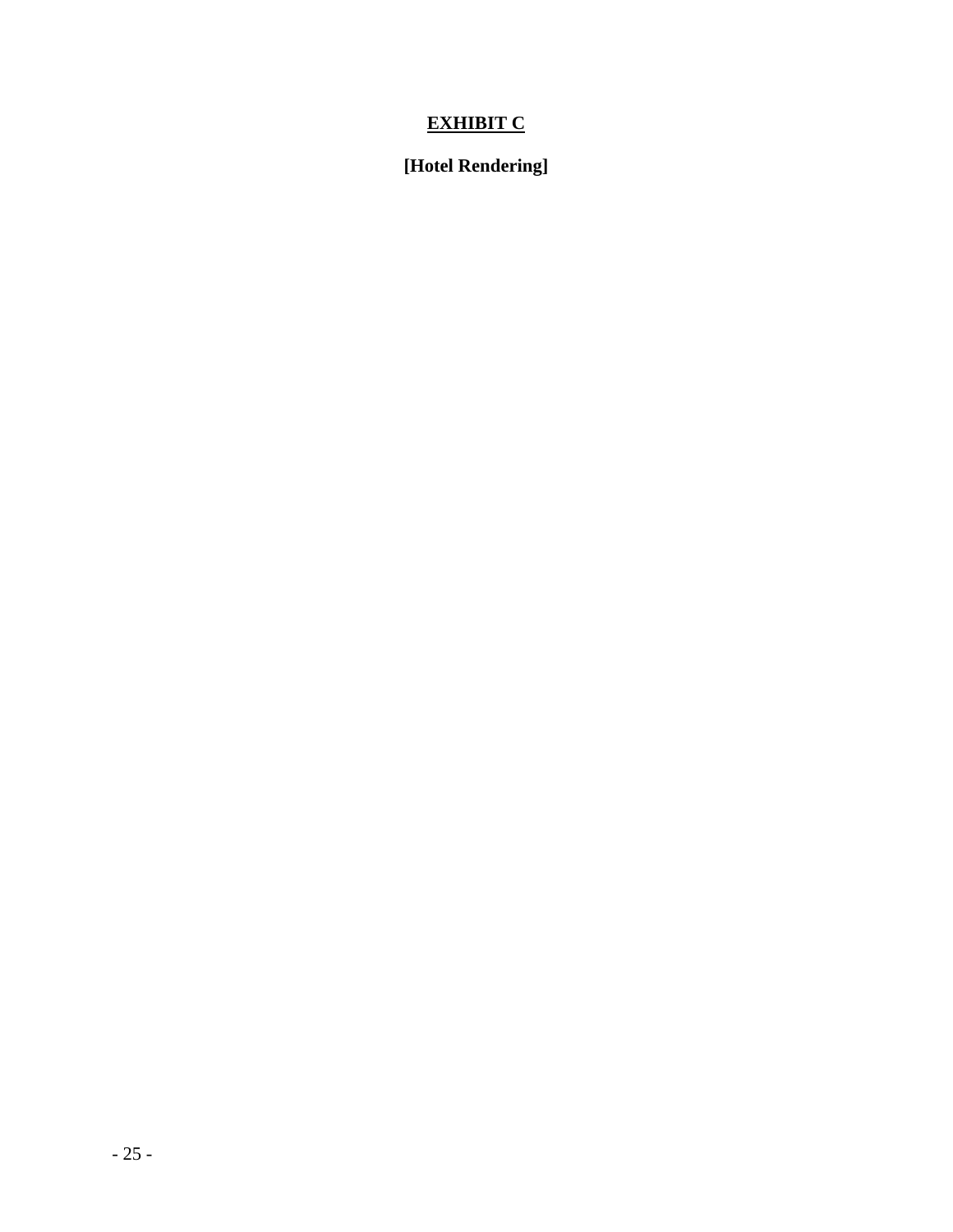## **EXHIBIT D**

## **INDEMNIFICATION AND INSURANCE REQUIREMENTS FOR THE HOTEL DEVELOPMENT AGREEMENT**

#### **I. HOLD HARMLESS AND INDEMNIFICATION CLAUSE**

The Developer shall indemnify and hold harmless the City of Fort Wayne, and the Fort Wayne Redevelopment Commission, their agents and employees from and against all claims, damages, losses and expenses including attorneys' fees, arising out of or resulting from the performance of the Hotel Development Agreement provided that such claim, damage, loss or expense (1) is attributable to personal injury, bodily injury, sickness, disease or death, or to injury to or destruction of property, including the loss of use resulting therefrom, and/or breach of the Hotel Development Agreement and (2) is not caused by the negligent act or omission or willful misconduct of the City of Fort Wayne, the Fort Wayne Redevelopment Commission or their employees acting within the scope of their employment.

#### **II. INSURANCE**

Prior to commencing work, the Developer and all Contractors and/or subcontractors shall obtain at their own cost and expense the following types of insurance through insurance companies licensed in the State of Indiana. Insurance written by non-admitted carriers will also be considered acceptable, in accordance with Indiana Insurance Law. Workers' Compensation written through qualified group self-insurance programs in accordance with Indiana law will also be acceptable. The Developer shall not commence work under this Hotel Development Agreement until all insurance required under the Hotel Development Agreement has been obtained and until Certificates of Insurance are submitted to and approved by the City's Risk Management Division, at the addresses listed at the end of this Exhibit. The Developer shall not allow any Contractor and/or subcontractor to commence work until the insurance required of such Contractor or subcontractor in this section has been obtained.

Without limiting Developer's indemnification requirements, it is agreed that Developer shall maintain in force for the entire term of this Hotel Development Agreement the following policy or policies of insurance covering its operations, and require all Contractors and/or subcontractors to procure and maintain these same policies until final acceptance of the work by the City of Fort Wayne and Fort Wayne Redevelopment Commission.

#### **A. DEVELOPER FOR ENTIRE TERM OF HOTEL DEVELOPMENT AGREEMENT:**

**1. COMMERCIAL GENERAL LIABILITY**, via the Occurrence Form, with a minimum of \$1,000,000 Combined Single Limit for any one Occurrence and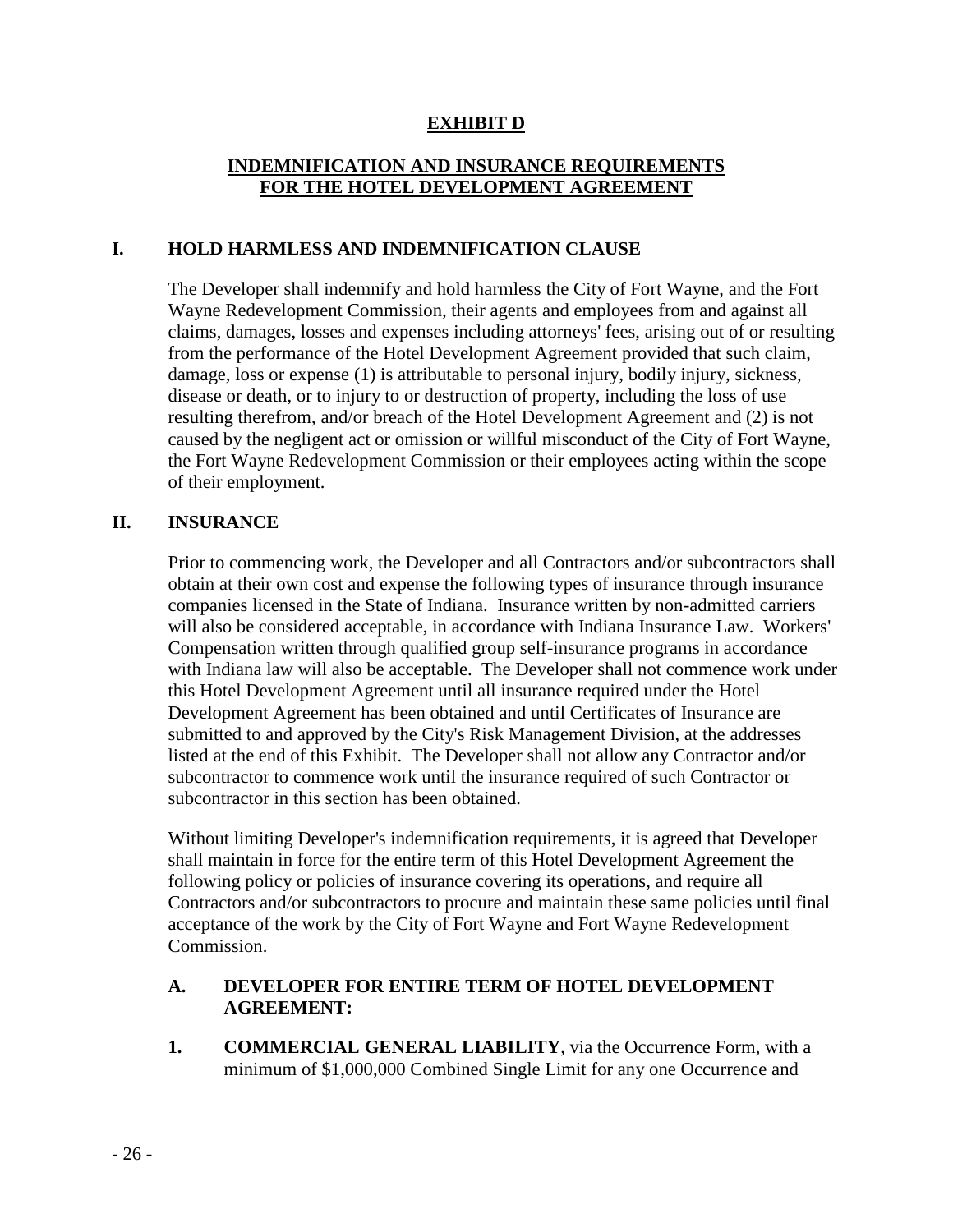\$5,000,000 aggregate for Bodily Injury, Personal Injury and Property Damage, including:

- a. Premises Operations Coverage
- b. Products and Completed Operations
- c. Contractual Liability and
- d. Independent Contractors Protective Liability

## **B. CONTRACTORS AND SUBCONTRACTORS UNTIL FINAL ACCEPTANCE OF WORK**:

- **1. COMMERCIAL GENERAL LIABILITY**, via the Occurrence Farm, with a minimum of \$1,000,000 Combined Single Limit for any one Occurrence and \$2,000,000 aggregate for Bodily Injury, Personal Injury and Property Damage, including:
	- a. Premises Operations Coverage
	- b. Products and Completed Operations
	- c. Contractual Liability and
	- d. Independent Contractors Protective Liability

 **NOTE:** The following clause shall be added to the Developers' and all approved Contractors and/or subcontractors' Commercial General Liability Policies:

"The City of Fort Wayne, and the Fort Wayne Redevelopment Commission are added as Additional Insured as respects operations of the Named Insured performed relative to Hotel Development Agreement for the design and construction of a 250 room hotel adjacent to the Fort Wayne-Allen County Grand Wayne Convention Center."

## **C. DEVELOPER, CONTRACTORS AND SUBCONTRACTORS:**

- **1. AUTOMOBILE LIABILITY**, insuring all Owned, Non-Owned and Hired Motor Vehicles. \$1,000,000 is the minimum acceptable Combined Single Limit for any one accident. The Limit of Liability may be subject to increase according to any applicable State or Federal Transportation Regulations.
- **2. WORKERS' COMPENSATION**, insuring the employers' obligations and EMPLOYERS' LIABILITY with a minimum acceptable limit of \$100,000 for any one accident.
- **3. BUILDERS RISK INSURANCE**, The following coverage is required for construction of "Hotel" under the Hotel Development Agreement. The Developer must provide evidence of "Builders Risk" insurance coverage prior to beginning construction in either the ,form of a Certificate of Insurance or an actual policy copy. Developer shall purchase an "All Risk" (Comprehensive Form including theft of building materials, flood, earthquake, and Building ,Ordinance coverage including loss to the undamaged portion of the building; demolition and removal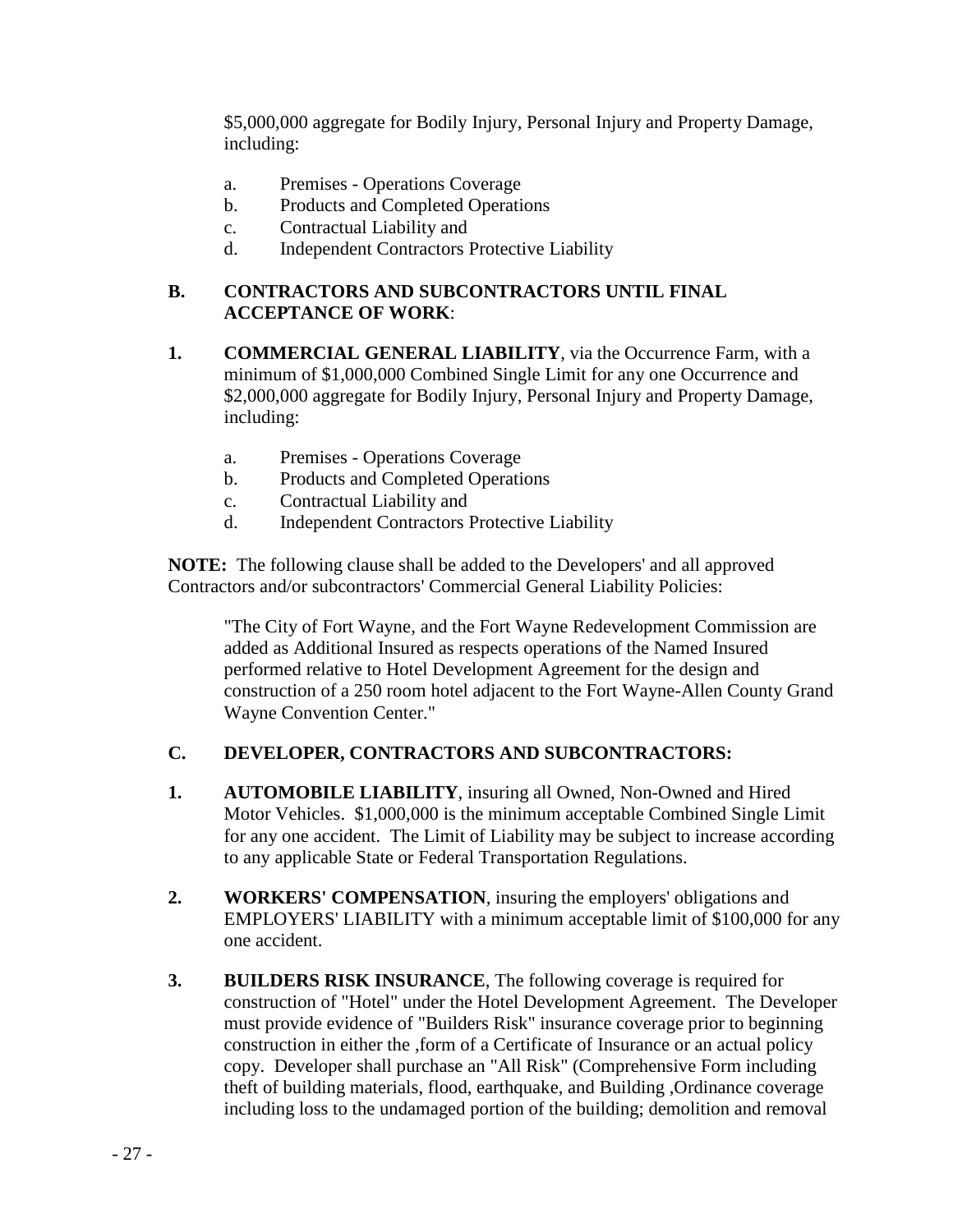costs of undamaged parts of the structure; and any increased cost of repairs or reconstruction) Builders Risk policy with Limits of Liability equaling the full estimated Replacement Cost of the building being constructed plus Replacement Cost of labor and materials. The policy shall list the City of Fort Wayne as a "Named Insured/Owner".

**4. ARCHITECTS AND ENGINEERS PROFESSIONAL LIABILITY INSURANCE**, with a minimum \$1,000,000 Limit of Liability per occurrence and annual aggregate (or project):

 A Professional Architects and Engineers Liability policy covering the development architectural firm's general practice (a Practice policy) which includes the Contractual Liability Endorsement. Developer shall maintain such coverage for at least one (1) year after substantial completion of the construction phase of the project.

 **NOTE**: If the Developer subcontracts design work required under the Hotel Development Agreement, then Developer need not purchase this coverage, but must require the architectural firm approved to design these improvements to purchase this coverage, and Developer must obtain a Certificate of Insurance as proof of this coverage, and make it available to the City, upon request.

**5. PROFESSIONAL SERVICES INSURANCE REQUIREMENT.** If the Developer subcontracts portions of the work to be performed under this Hotel Development Agreement to a Contractor and/or subcontractor(s) relied upon principally because of the professional services rendered by their firm (such as, but not limited to, surveyors, civil, structural, geotechnical, or other professional engineering services), the Developer shall also require that these Contractor(s)/subcontractor(s) provide proof to the Developer, via a Certificate of Insurance, that the Contractor(s)/subcontractor(s) has purchased Professional Liability (Errors and Omissions) insurance, which includes a minimum Limit of Liability of \$1,000,000 per claim and aggregate, in addition to the other types of insurance referenced in Section II above. The professional service Contractor shall maintain such coverage for at least one year after substantial completion of the construction phase of the project. The Developer is responsible for obtaining and maintaining copies of the Certificate of Insurance until final acceptance of work by the Fort Wayne Redevelopment Commission, and for making these Certificates available to the City's Risk Management Division, upon request.

 The following insurance coverages are to be procured and maintained by the Developer immediately upon substantial completion of the "hotel". These coverages must be maintained for the entire duration of the Ground Lease referred to in Section 1.04 of the Hotel Development Agreement.

**1. REAL PROPERTY INSURANCE,** Upon completion of the "Hotel," the Developer shall furnish the Fort Wayne Redevelopment Authority and the City's Risk Management Division (and continue to do so during the tenure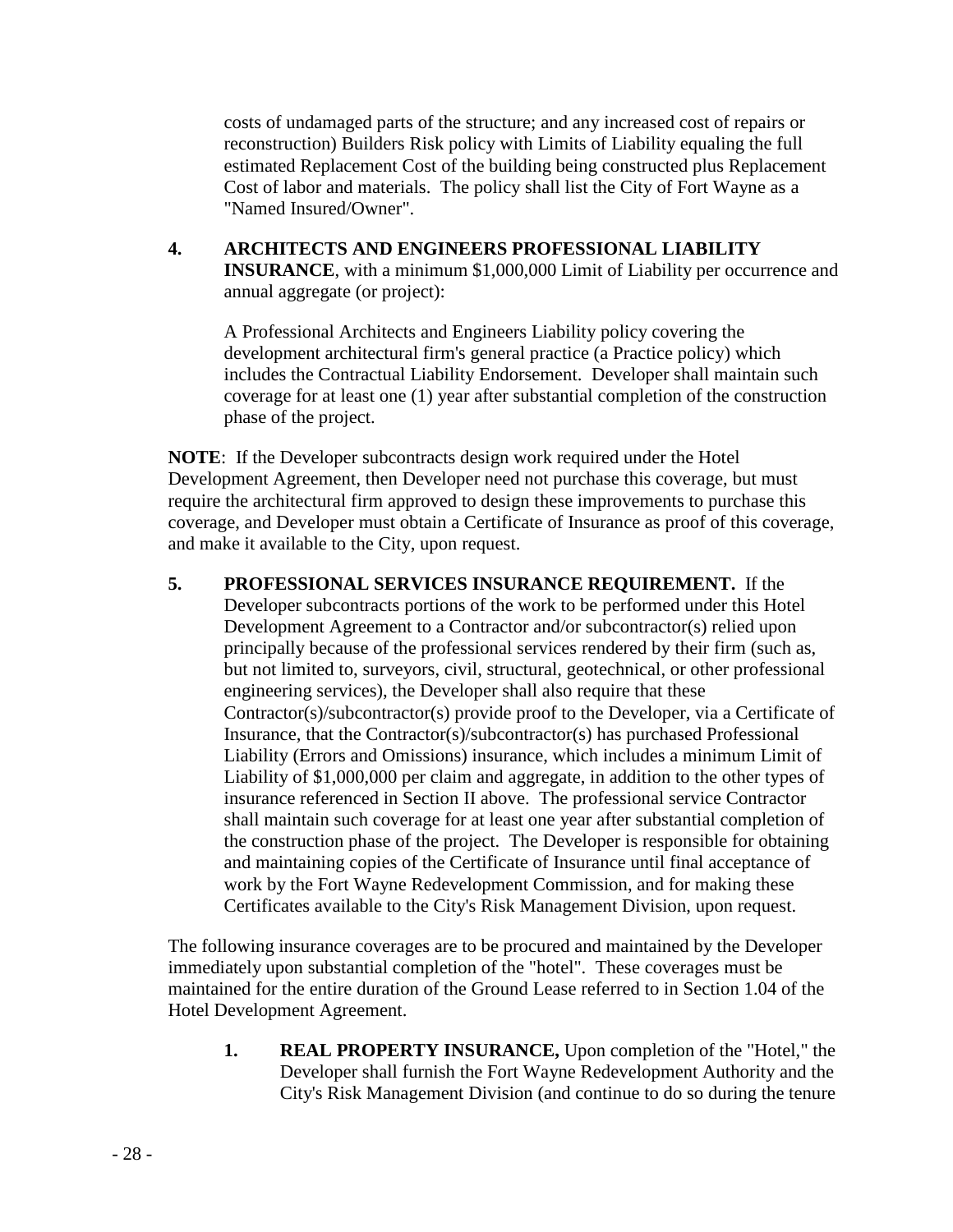of the Ground Lease) a Certificate of Insurance evidencing that Real Property Insurance is in effect, as follows:.

- a. Real Property insurance shall be written on the I.S.O. (or equivalent) Special Property Fonn with the real property limit of liability equal to full Replacement Cost of the "Hotel" including equipment and furnishings. The policy should also include the perils of Flood and Earthquake. The policy shall be endorsed to add the City of Fort Wayne as Mortgage ATIMA with respect to all real property.
- **2. BUSINESS INTERRUPTION INSURANCE,** Developer shall secure Business Interruption insurance including Extra Expense coverages, in sufficient amounts to satisfy the Profit Participation agreement with the City of Fort Wayne, as described in Article VIII of the Hotel Development Agreement. This policy shall be endorsed to include the City of Fort Wayne and the Fort Wayne Redevelopment Commission as Loss Payees, if written separately from the above Real Property Insurance.
- **3. COMMERCIAL GENERAL LIABILITY INSURANCE,** The Commercial General Liability insurance required of the Developer in Insurance Requirement Section II of this Exhibit, must be purchased and in force when the Developer enters into this Agreement. This insurance must be maintained for the duration of the Ground Lease. The policy shall be endorsed to add the City of Fort Wayne and the Fort Wayne Redevelopment Commission as Additional Insured as respects operations of the Named Insured performed under the Ground Lease with the City of Fort Wayne.

## **III. ACCEPTABILITY OF INSURERS**

Insurance covering the Developer, Contractor and all subcontractors must be placed with Insurance Companies with an A. M. Best Rating of no less than "A+ VI," unless proper financial information relating to the Company is submitted to and approved by the City's Risk Management Division.

## **IV. MISCELLANEOUS**

A. The Developer shall procure and maintain insurance policies as described herein and for which the Fort Wayne Redevelopment Commission the City's Risk Management Division shall be furnished Certificates of Insurance prior to the execution of the Hotel Development Agreement.

B. The Certificates shall include provisions stating that the policies may not be cancelled or materially amended without the City's Risk Management Division, and the Fort Wayne Redevelopment Commission having been provided at least (30) thirty days written notice. The Certificates shall identify the Hotel Development Agreement to which they apply and shall include the name and address of the person executing the Certificate of Insurance as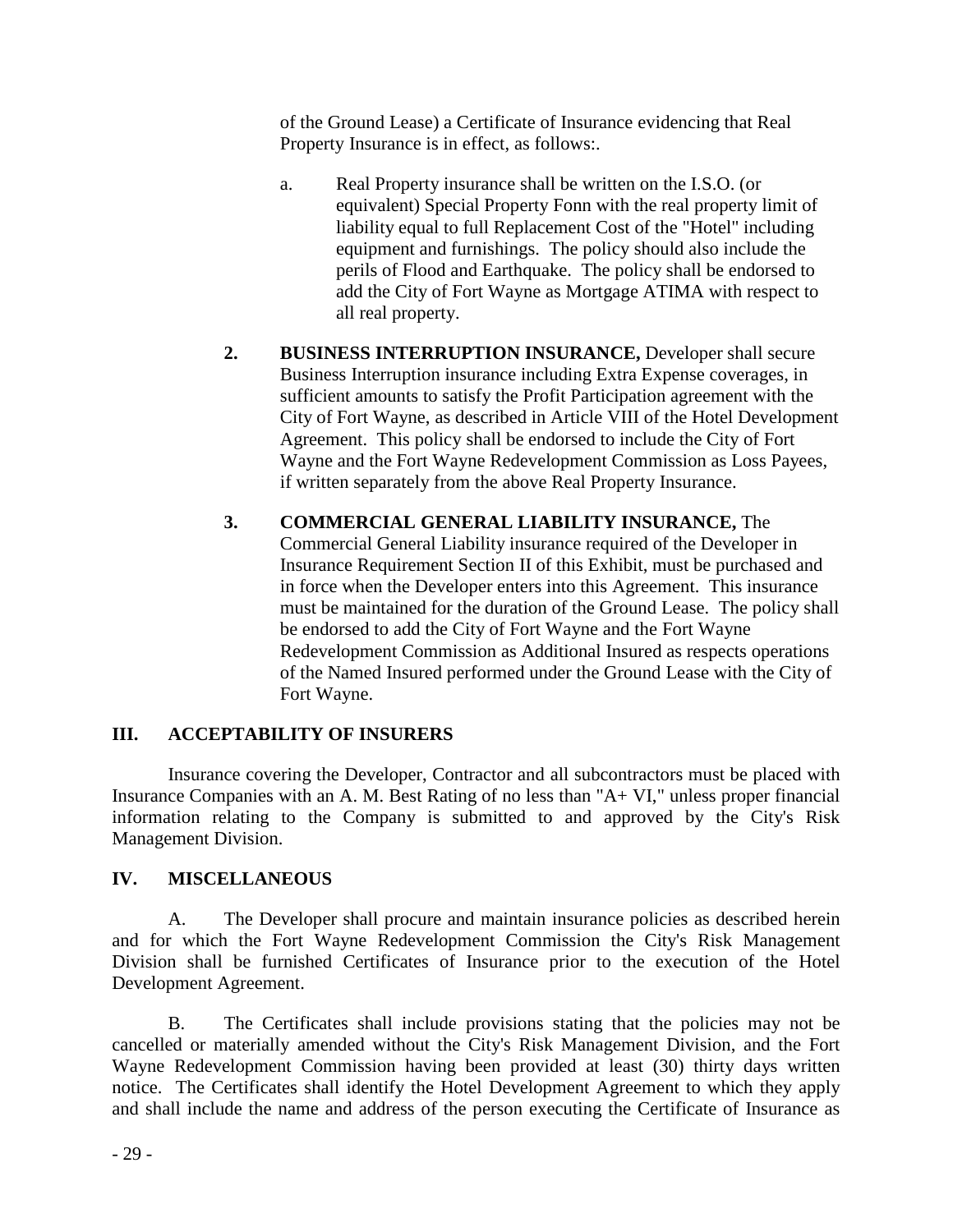well as the person's signature. If policies expire before the completion of the Hotel Development Agreement, renewal Certificates of Insurance shall be furnished to both the City's Risk Management Division before the expiration date of such policies.

C. At the time the Developer signs the Development. Agreement Certificates of Insurance required of the Developer shall be furnished to:



D. Approval of the insurance by the City shall not in any way relieve or decrease the liability of the Developer hereunder. It is expressly understood that the City or the Fort Wayne Redevelopment Commission does not in any way represent that the specified Limits of Liability or coverage or policy forms are sufficient or adequate to protect the interest or liabilities of the Developer.

1979684.4